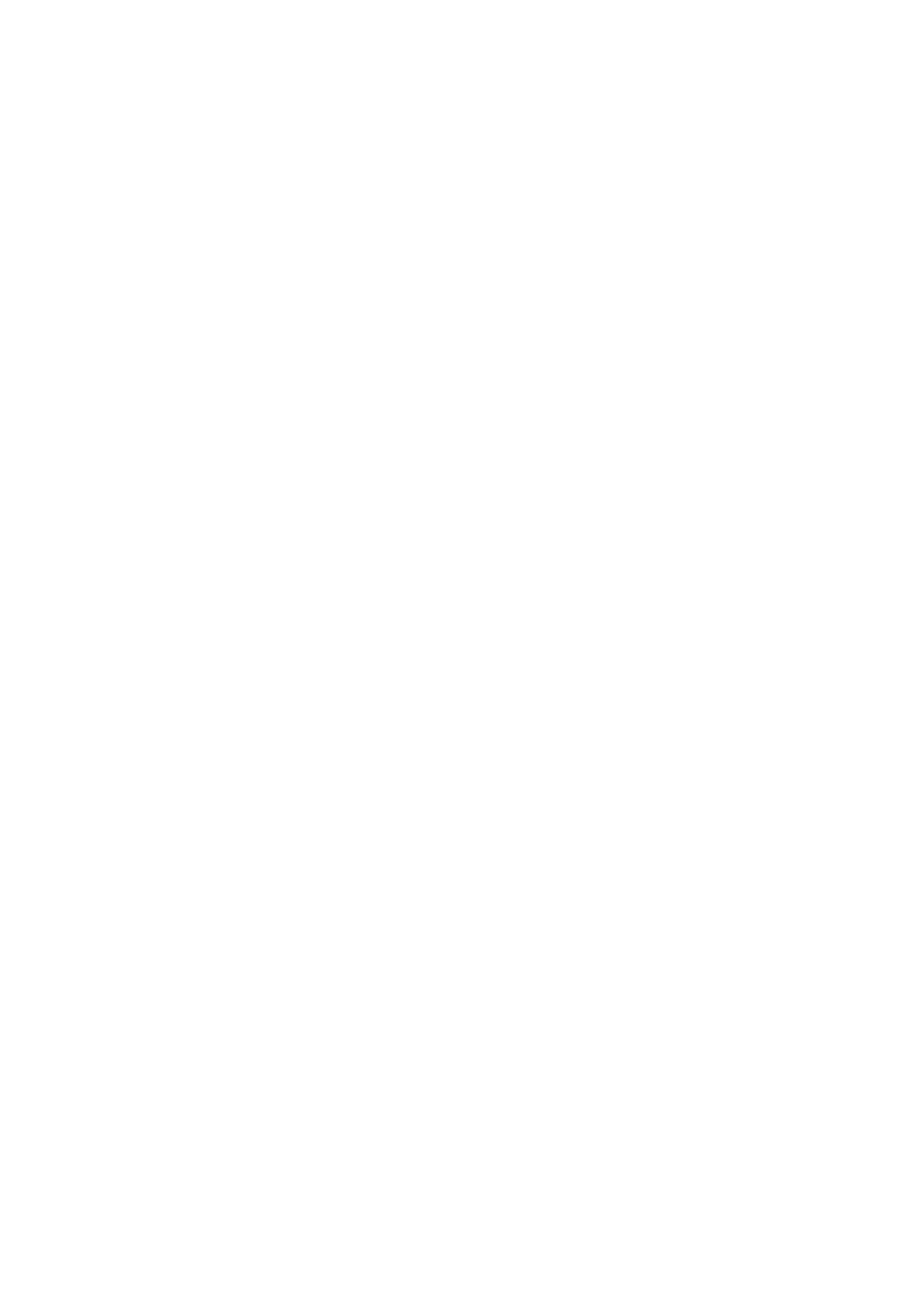### **INDEX**

| <b>Safety valves 3030</b>                     | 07 |
|-----------------------------------------------|----|
| <b>Safety valves 3060</b>                     | 13 |
| <b>Ball shut-off valves for safety valves</b> | 16 |
| <b>Changeover devices for safety valves</b>   | 18 |
| <b>Safety valves unions</b>                   | 20 |
| <b>Bursting disc safety devices 3070</b>      | 21 |
| <b>Fusible plugs</b>                          | 25 |
|                                               |    |

### **FROM QUALITY OUR NATURAL DEVELOPMENT**

Achieved the goal of fifty years working in the industry of Refrigeration and Air Conditioning, Castel Quality Range of Products is well known and highly appreciated all over the world. Quality is the main issue of our Company and it has a special priority, in every step, all along the production cycle. UNI EN ISO 9001:2008, issued by ICIM, certifies the Quality System of the Factory. Moreover Castel Products count a number of certifications in conformity with EEC Directives and with European and American Quality Approval. We produce on high tech machinery and updated automatic production lines, operating in conformity with the safety and environment standards currently enforced. Castel offers to the Refrigeration and Air Conditioning Market and to the Manufacturers fully tested products suitable with HCFC and HFC Refrigerants currently used in the Refrigeration & Air Conditioning Industry.

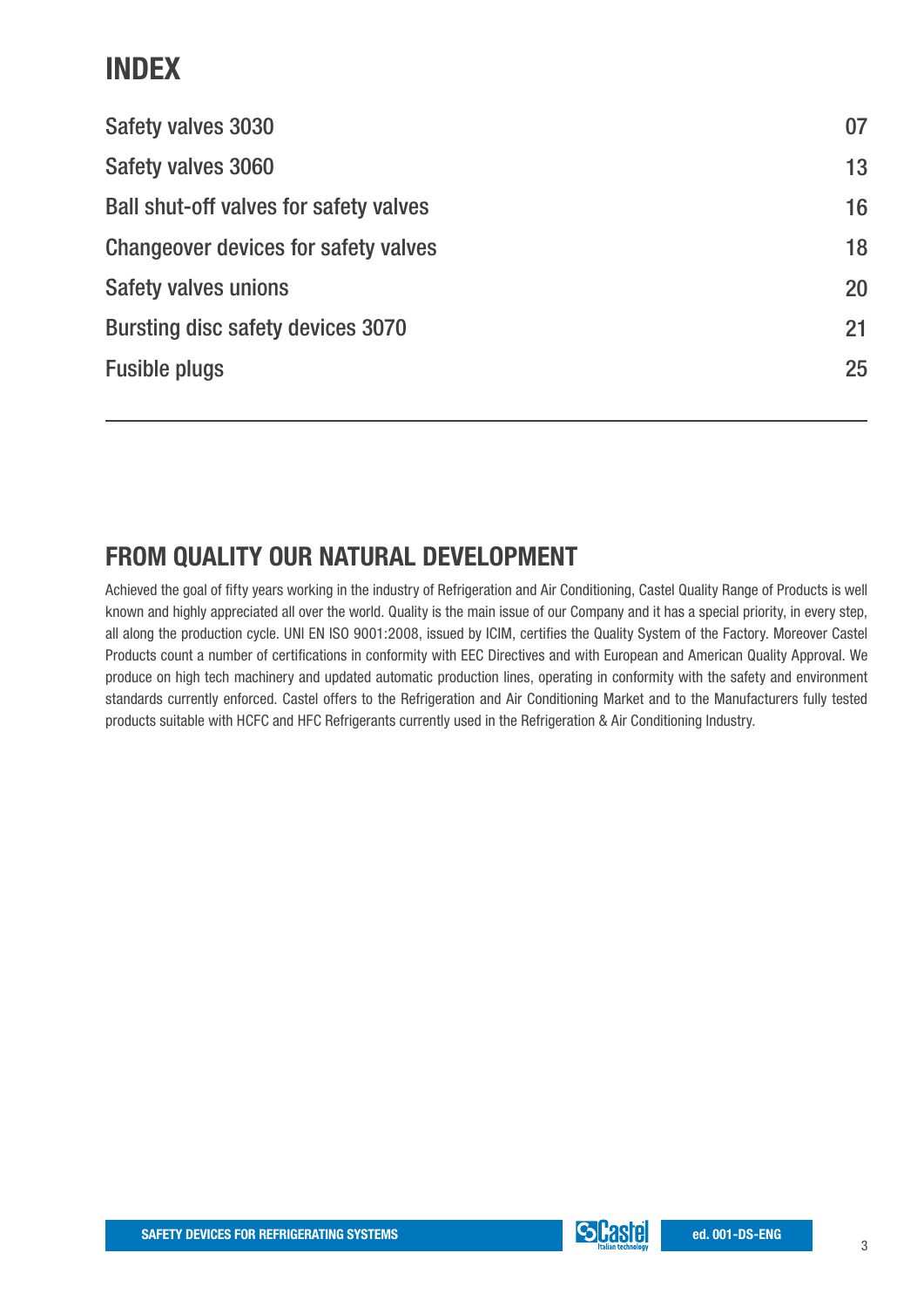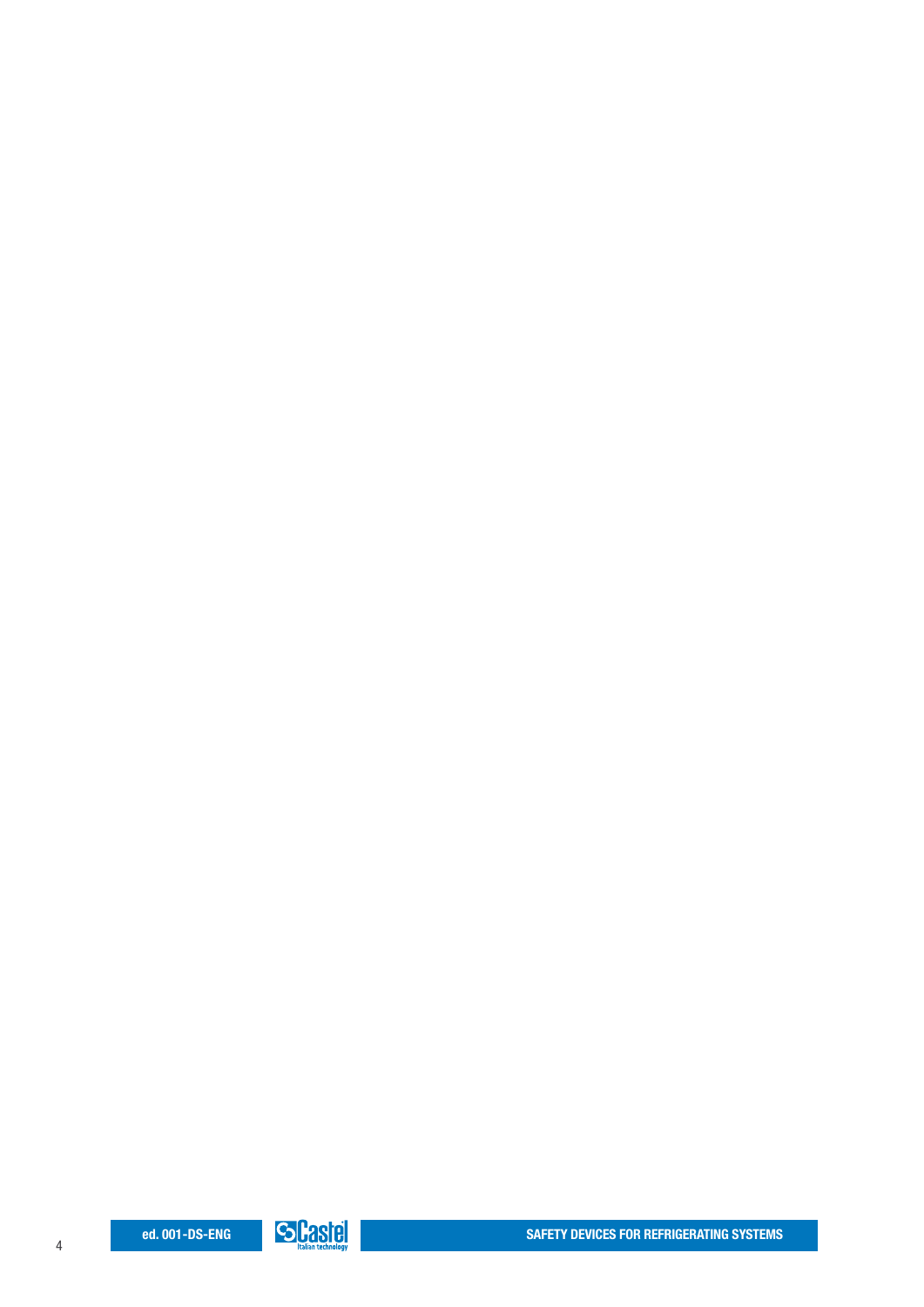### **SAFETY DEVICES**



### **External leakage**

All the products illustrated in this Handbook are submitted, one by one, to tightness tests besides to functional tests. Allowable external leakage, measurable during the test, agrees to the definition given in Par. 9.4 of EN 12284 : 2003 Standard:

*"During the test, no bubbles shall form over a period of at least one minute when the specimen is immersed in water with low surface tension, …"*

### **Preassure containment**

All the products illustrated in this Handbook, if submitted to hydrostatic test, guarantee a pressure strength at least equal to 1,43 x PS in compliance with the Directive 97/23/EC.

All the products illustrated in this Handbook, if submitted to burst test, guarantee a pressure strength at least equal to 3 x PS according to EN 378-2 : 2008 Standard.

### **Weights**

The weights of the items listed in this Handbook include packaging.

#### **Guarantee**

All Castel products are covered by a 12 – months warranty. This warranty covers all products or parts thereof that turn out to be defective within the warranty period. In this case, at his own expenses, the customer shall return the defective item with a detailed description of the claimed defects. The warranty doesn't apply if the defect of Castel products are due to mistakes either by customer or by third parties such wrong installations, use contrary to Castel indications, tampering. In case of defects of its own products, Castel will only replace the defective goods and will not refund damages of any kind.

The technical data shown on this catalogue are indicative. Castel reserves the right to modify the same at any time without any previous notice.

The products listed in this handbook are protected according to the law.

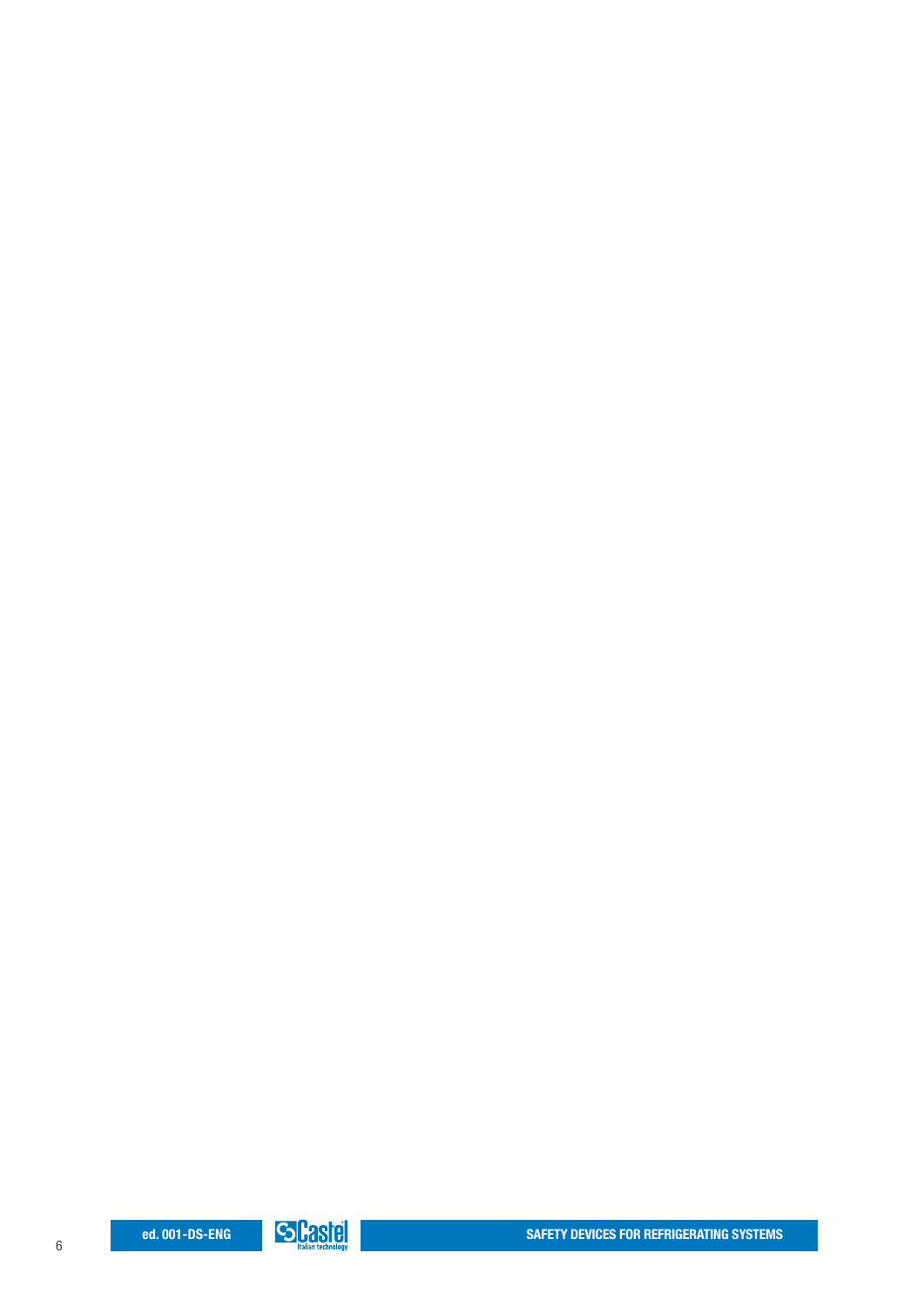# **SAFETY VALVES 3030**



### **GENERAL DESCRIPTION**

Valves series 3030 are safety devices according to the definition given in Article 1, Point 2.1.3, 2nd dash of 97/23/ EC Directive and are the subject of Article 3, Point 1.4 of aforesaid Directive.

The valves above mentioned are standard type, unbalanced, direct-loaded safety valves. Valve opening is produced by the thrust the fluid under pressure exerts on the disc, when said thrust exceeds, under setting conditions, the opposing force of the spring acting on the disc.

Valves are identified by means of:

- a model number formed of an alphanumerical coding that includes:
	- in the first part the family identification (e.g. 3030/44C)
	- in the second part the setting pressure, expressed in bars, multiplied by 10 (e.g. 140)
- an alphanumerical serial number.

### **CONSTRUCTION**

**Body:** squared, obtained through die forging and subsequent machining. It houses the following elements:

- the nozzle with flat sealing seat
- the disc quide
- the setting spring holder
- the threaded seat of the setting adjusting ring nut

In the body, above the disc guide, a small pressure relief hole is provided through which the spring holder is put into contact with the atmosphere. For this reason, during relief, a

gas leak occurs through this orifice. Utilized material: EN 12420-CW617N brass.

**Disc:** obtained through bar machining and equipped with gasket, it ensures the required sealing degree on the valve seat. The gasket is made in P.T.F.E. (Polytetrafluorethylene), a material that, during valve estimated service life, maintains a good strength and does not cause the disc to stick on the seat. The disc is properly guided in the body and the guide action can never fail; there are no glands or retaining rings that hamper the movement thereof.

Utilized material: EN 12164-CW614N brass.

**Spring:** it opposes the pressure and the fluid dynamic actions and always ensures valve re-closing after pressure relief. The spring coils, when the disc has reached the lift corresponding to the state of relief at full flow rate, are spaced apart by at least half the wire diameter and, in any case, by not less than 2 mm. The disc is equipped with a mechanic lock and when it attains it, the spring set does not exceed 85% of the total set.

Utilized material: DIN 17223-1 steel for springs.

**Setting system:** hexagonal head, threaded ring nut to be screwed inside the body top by compressing the spring below. On setting completion, the position attained by the ring nut is maintained unchanged laying, in the threaded coupling, a bonding agent with high mechanic strength and low viscosity features to make penetration thereof easier. The setting system is protected against subsequent unauthorized interventions by means of a cap nut that is screwed outside the body and is sealed with lead to it.

### **SCOPE**

**Use:** protection against possible overpressures of the apparatuses listed below, with regard to the operating conditions for which they have been designed:

- • Refrigerating system and heat pump components, for instance: condensers, liquid receivers, evaporators, liquid accumulators, positive displacement compressor discharge, heat exchangers, oil separators, piping. (reference: EN 378-2:2008 Standard)
- • Simple pressure vessels (reference: 87/404/ EEC Directive)

**Fluids:** the valves can be used with:

- Refrigerant fluids, in the physical state of gas or vapour, belonging to Group 2 according to the definitions of 97/23/EC Directive, Article 9, Point 2.2 (with reference to 67/548/EEC Directive of June 27th, 1967).
- Air and nitrogen (reference: 87/404/EEC Directive)

### **MARKING**

In conformity with the provisions of Article 15 of 97/23/EC Directive, the EC marking and the identification number of

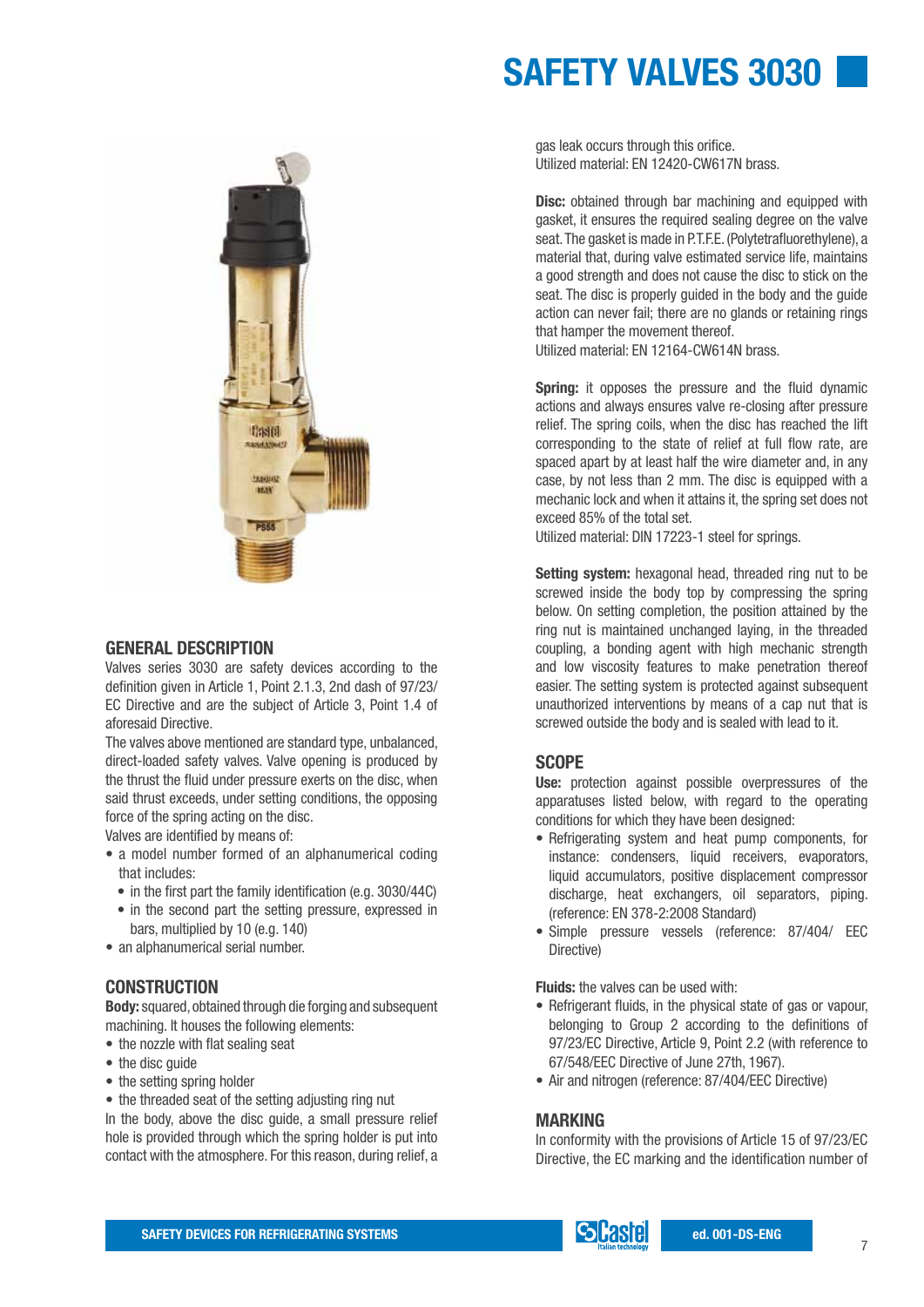the notified body involved in the production control phase are reported on the valve body.

Still on the body, the following information is indicated:

- Manufacturer's mark, address and manufacture country
- Valve model
- Flow section
- • Kd discharge coefficient
- Indication of flow direction
- Max allowable pressure
- Allowable temperature range
- Set pressure
- Production date
- • Serial number

### **VALVE SELECTION**

97/23/EC Directive requires that pressure equipment, in which permissible limits are reasonably likely to be exceeded, shall be fitted with suitable protection devices, for instance safety devices such as safety valves. Such devices shall prevent pressure from permanently exceeding the max allowable pressure PS of the equipment they protect. In any case, a short pressure peak limited to 10% of admissible maximum pressure is permitted.

As to the selection and sizing of the suitable protection device, users shall refer to the specific product and sector standards.

EN ISO 4126-1: 2004 Standard: "Safety devices for protection against excessive pressure – Part 1: Safety valves", harmonized with 97/23/EC Directive, specifies general requirements for safety valves irrespective of the fluid for which they are designed.

EN 378-2 : 2008 Standard "Refrigerating systems and heat pumps – safety and environmental requirements – Part 2: Design, construction, testing, marking and documentation", harmonized with 97/23/EC Directive,

provides a general outline of the protection devices to be adopted in refrigerating systems and their features (par. 6.2.5). It also indicates the criteria for the selection of the device suitable to the type and sizes of the system component to be protected (par. 6.2.6).

EN 13136:2001/A1:2005 Standard "Refrigerating systems and heat pumps – Pressure relief devices and their associated piping – Methods for calculation", harmonized with 97/23/EC Directive, highlights the possible causes of overpressure in a system and makes available to users the instruments for pressure relief device sizing, among which the safety valves.

### **SIZING OF SAFETY VALVES DESIGNED TO DISCHARGE GAS OR VAPOUR AT CRITICAL FLOW (Ref. . EN ISO 4126-1: 2004 and EN 13136 : 2001/A1:2005)**

Critical flow occurs when the backpressure pb (the pressure existing immediately at the outlet of a safety valve) is below or equal to the critical pressure:

$$
p_b \leq p_o \frac{2}{k+1}^{\left(\frac{k}{k-1}\right)} \quad \text{[bar abs]}
$$

with:

- $p_{o}$  = actual relieving pressure, upstream the safety valve; it's equal to the set pressure plus overpressure. That is a pressure increase over set pressure at which the disc has its total lift. [bar abs]
- $k =$  isentropic exponent of gas or vapour, based on the actual flowing conditions at the safety valve inlet

If k is unknown or anyway difficult to establish it's possible to suppose:

#### $p_{critical} = 0.5 \times p_{\alpha}$ [bar abs]

| TABLE 1: General Characteristics of valves 3030 |                                               |                      |                     |             |  |  |  |  |  |
|-------------------------------------------------|-----------------------------------------------|----------------------|---------------------|-------------|--|--|--|--|--|
| <b>Catalogue Number</b>                         |                                               | 3030/44C             | 3030/66C            | 3030/88C    |  |  |  |  |  |
|                                                 | Inlet male                                    | $1/2$ " NPT          | 3/4" NPT            | 1" NPT      |  |  |  |  |  |
| Connections                                     | Outlet male                                   | $3/4"$ G             | $3/4$ " G           | $1.1/4$ " G |  |  |  |  |  |
|                                                 | Inlet connection wrench torque (min/max) [Nm] | 21/30                | 32/45               | 50/65       |  |  |  |  |  |
| <b>Flow Diameter [mm]</b>                       |                                               | 12                   | 12                  | 19,5        |  |  |  |  |  |
| Flow Section [mm <sup>2</sup> ]                 |                                               | 113                  | 113                 | 298         |  |  |  |  |  |
| Lift [mm]                                       |                                               | 4,1                  | 4,1                 | 6,8         |  |  |  |  |  |
| Discharge Coefficient "Kd"                      |                                               | 0,90                 | 0,90                | 0,83        |  |  |  |  |  |
| PS [bar]                                        |                                               |                      | 55                  |             |  |  |  |  |  |
| TS [°C]                                         |                                               | $-50/1+150$          |                     |             |  |  |  |  |  |
| Set Pressure Range [bar]                        |                                               |                      | 8/50                |             |  |  |  |  |  |
| Overpressure                                    |                                               |                      | 5 % of set pressure |             |  |  |  |  |  |
| Blowdown                                        |                                               | 15 % of set pressure |                     |             |  |  |  |  |  |
| <b>Risk Category according to PED</b>           |                                               |                      | IV                  |             |  |  |  |  |  |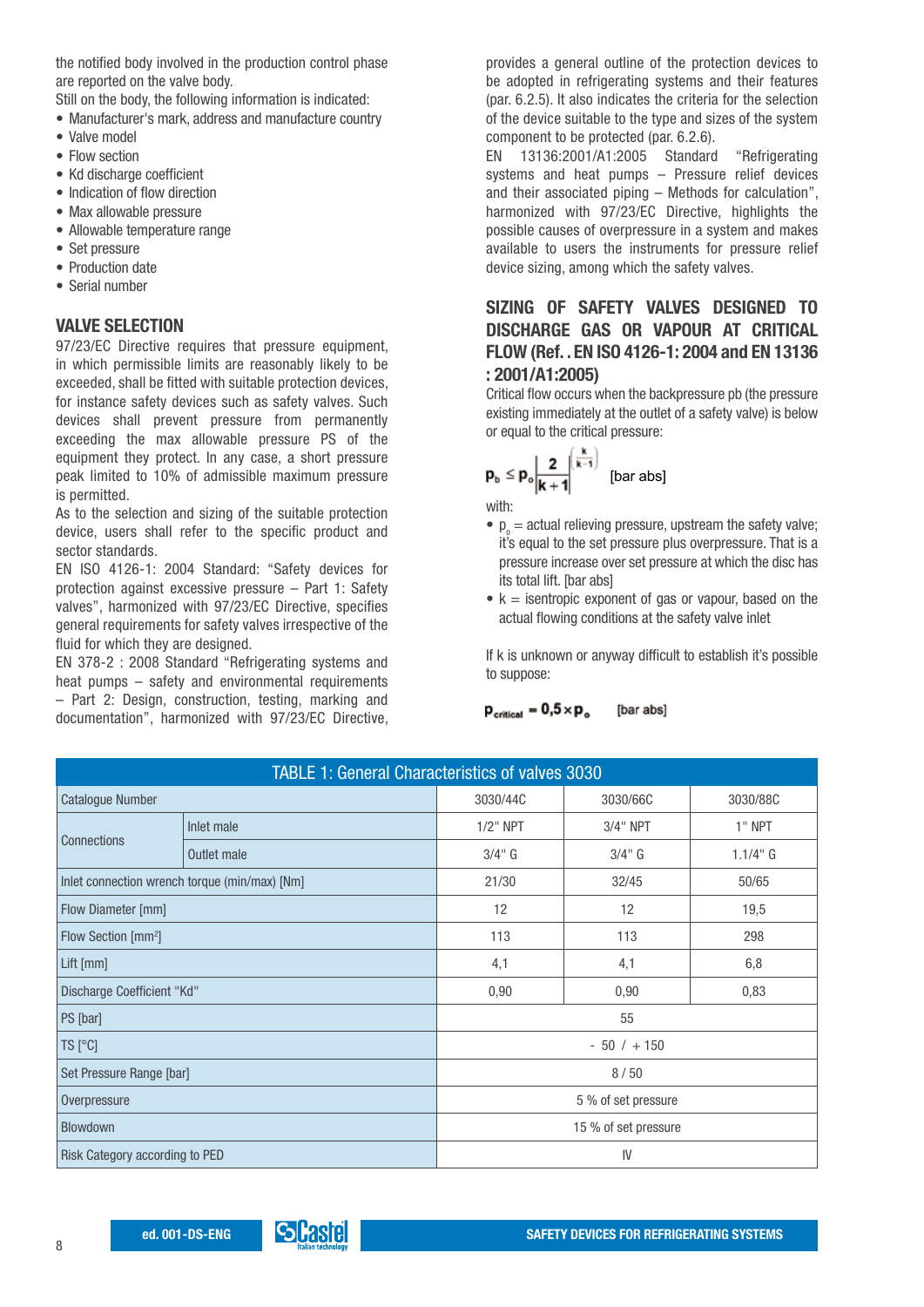A safety valve, which discharges to atmosphere, works in critical flow.

The safety valves designed to discharge gas or vapour at critical flow must be sized as follow:

$$
\mathbf{A}_{\rm c} = 3,469 \times \frac{\mathbf{Q}_{\rm md}}{\mathbf{C} \times 0.9 \times \mathbf{K}_{\rm d}} \times \sqrt{\frac{\mathbf{v}_{\rm o}}{\mathbf{p}_{\rm o}}} \qquad \text{[mm$^2$]}
$$

with:

- $A_c$  = minimum flow area of safety valve [mm<sup>2</sup>]
- $\bullet$   $\mathbb{Q}_{\mathbb{Z}}$  = minimum required discharge capacity, of refrigerant, of safety valve [kg/h]
- $K_d$  = certified coefficient of discharge
- $p_{o}$  = actual relieving pressure, upstream the safety valve, see definition above. [bar abs]
- $v_0$  = specific volume of gas or vapour at relieving conditions  $p_{o}$  e  $T_{o}$ , meaning with  $T_{o}$  fluid temperature at valve inlet, settled by the user or by the designer. [m<sup>3</sup>/kg]
- $\bullet$  C = function of isentropic coefficient k calculated from:

$$
C=3{,}948\times\sqrt{k\times\left|\frac{2}{k+1}\right|^{\frac{(k+1)}{(k-1)}}}
$$

for this calculation the value of k shall be as measured at 25 °C. (Section 7.2.3, EN 13136:2001/A1:2005 Standard). Values of k and calculated values of C for all the refrigerants are given in table A.1 of the aforesaid Standard. Following we show the values of k and C for the more useful refrigerants.

| Refrigerant        | <b>Isentropic</b><br>Coefficient k | Function of Isen-<br>tropic<br>Coefficient C |
|--------------------|------------------------------------|----------------------------------------------|
| R <sub>22</sub>    | 1,17                               | 2,54                                         |
| R <sub>134</sub> a | 1,12                               | 2,50                                         |
| <b>R404A</b>       | 1,12                               | 2,50                                         |
| R407C              | 1,14                               | 2,51                                         |
| <b>R410A</b>       | 1,17                               | 2,54                                         |
| R <sub>507</sub>   | 1,10                               | 2,48                                         |

Calculation of minimum required discharge capacity of safety valve is closely linked to the type of system where the valve is installed, with the causes that may arouse the opening of safety valve, i.e.:

• External heat sources. The minimum required discharge capacity shall be determined by the following:

$$
Q_{\text{md}} = \frac{3600 \times \varphi \times A_{\text{surf}}}{h_{\text{van}}} \qquad [\text{Kg/h}]
$$

with:

- $\bullet$   $\phi$  = density of heat flow rate, it's assumed to be 10 [kW/m2 ]
- $\bullet$  A<sub>surf</sub> = external surface area of the vessel [m<sup>2</sup>]
- $\bullet$  h<sub>vap</sub> = heat of vaporization of liquid at p<sub>o</sub> [kJ/kg]
- Internal heat sources. The minimum required discharge capacity shall be determined by the following:

$$
\mathbf{Q}_{\mathsf{md}} = \frac{3600 \times \mathbf{Q}_{\mathsf{h}}}{\mathsf{h}_{\mathsf{vap}}} \qquad [\text{Kg/h}]
$$

with  $Q_h$  = rate of heat production [KW]

• Excessive pressure caused by compressors. The minimum required discharge capacity shall be determined by the following:

$$
\mathbf{Q}_{\mathsf{md}} = \mathbf{60} \times \mathbf{V} \times \mathbf{n} \times \rho_{\mathsf{10}} \times \mathbf{n}_{\mathsf{v}} \qquad [\text{Kg/h}]
$$

with:

- $V =$  theoretical displacement of compressor  $[m^3]$ 
	- $n =$  rotational frequency of compressor  $\lceil \text{min}^{-1} \rceil$
- $\rho_{10}$  = vapour density at refrigerant saturation pressure/ dew point at 10 °C [kg/m3 ]
- $\bullet$   $n_{v}$  = volumetric efficiency estimated at suction pressure and discharge pressure equivalent to the safety valve setting

### **EXAMPLE OF CALCULATION OF MINIMUM REQUIRED DISCHARGE CAPACITY Q<sub>md</sub> AND SIZING OF THE SAFETY VALVE FOR THE HIGH PRESSURE SIDE OF A REFRIGERATING SYSTEM System description**

Compact refrigerating system designed to make refrigerated water and consisting of:

- open type reciprocating compressor.
- Water-cooled, shell-and-tube horizontally condenser with lower section of shell used as receiver.
- • Shell-and-tube horizontally liquid cooler fed with a thermostatic valve.
- • Refrigerant fluid R407C

#### **Compressor data**

| • Bore                                         | 82,5 mm  |
|------------------------------------------------|----------|
| $\bullet$ Stroke                               | 69,8 mm  |
| • Cylinder number                              | 6.       |
| • Rotational frequency                         | 1450 rpm |
| • Clearance                                    | 4%       |
| The theoretical diantecoment of compressor is: |          |

The theoretical displacement of compressor is:

$$
V = \frac{\pi}{4} \times 0,0825^2 \times 0,0698 \times 6 = 0,00224 \quad [m^3]
$$

Maximum allowable pressure of the condenser, refrigerant  $side : PS = 25 bar$ 

Set pressure of the safety valve installed on the upper shell section of condenser:

 $p_{\text{set}} = 25$  bar

Actual relieving pressure of safety valve, choosing one valve type 3030 with an overpressure of 5%:

$$
p_0 = p_{\text{set}} \times \left(1 + \frac{5}{100}\right) + 1 = 27,25 \quad \text{[bar abs]}
$$

Working conditions of compressor corresponding to the relieving of safety valve:

| Condensing temperature:  | $+64$ °C (27,25 bar abs) |
|--------------------------|--------------------------|
| Evaporating temperature: | + 10 °C (6,33 bar abs)   |

These conditions, settled in any case by the designer, are considered the most unfavorable for the safety valve in

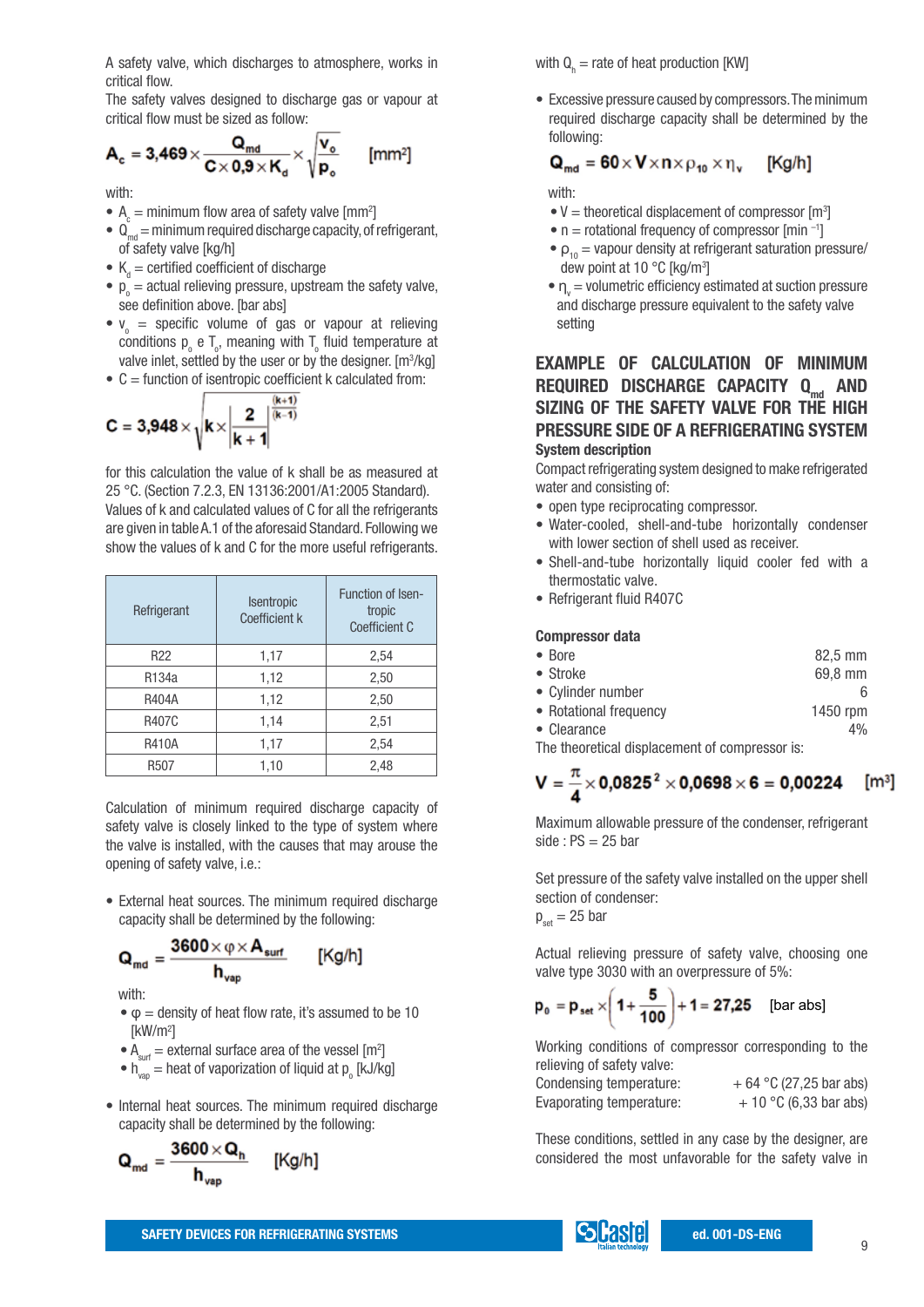consequence of functional defects as:

- Move mistake
- Non-working of automatic safety devices, set to operate before safety valve.
- It shall be excluded
- Closeness the refrigerating system, the presence of flammable substances in so large quantities to be able to feed a fire.
- Inside the vessel, the presence of a heart source.

#### **Calculation of minimum discharge capacity**

Prudentially leaving the vapour overheating at the outlet of the liquid cooler out of account, the volumetric efficiency of compressor is:

$$
\eta_{\rm v} = 1 - 0.04 \frac{\mathsf{p}_{\rm discharge}}{\mathsf{p}_{\rm suchon}} = 1 - 0.04 \frac{27,25}{6,33} = 0.83
$$

and so the minimum required discharge capacity:

$$
Q_{\text{md}} = 60 \times V \times n \times \rho_{10} \times \eta_{v} =
$$
  
= 60 × 0.00224 × 1450 × 26.34 × 0.83 = 4260 [Kg/h]

with  $\rho_{10} = 26,34$  [kg/m<sup>3</sup>], vapour density of R407C at saturation pressure / dew point at 10 °C

#### **Sizing of minimum flow area of the safety valve**

$$
A_c = 3,469 \times \frac{Q_{\text{md}}}{C \times 0.9 \times K_d} \times \sqrt{\frac{v_c}{p_c}} =
$$
  
= 3,469 \times \frac{4260}{2,51 \times 0.9 \times 0.83} \times \sqrt{\frac{0.0104}{27,25}} = 154 \text{ [mm}^2]

with:

- $\bullet$  C = 2,51, corresponding to isentropic exponent k for R407C equal to 1,14, according to table A1 of EN 13136:2001/A1:2005 Standard
- $\bullet$  K<sub>d</sub> = 0,83, certified coefficient of discharge for safety valve 3030/88
- $v_0 = 0.0104$  [m<sup>3</sup>/kg], specific volume of overheating vapour upstream the safety valve during relieving. This value is referred to the following operating conditions, upstream the safety valve:
	- pressure  $p_0 = 27,25$  [bar abs]
	- temperature  $T_0 = 100$  [°C] (precautionary temperature, settled in any case by the designer)

**Conclusion:** the selected safety valve is the model 3030/88 with the following characteristics:

- certified coefficient of discharge,  $K_d = 0.83$
- flow section,  $A_c = 298$  [mm<sup>2</sup>]
- set pressure,  $p_{\text{est}} = 25$  bar

In case of single-screw compressor with injection of pressurized oil, the theoretical displacement is:

$$
V_{c} = \frac{\pi \times D^{2}}{4} \times L \quad [m^{3}]
$$

with:

- $D =$  rotor diameter  $[m]$
- $\bullet$  L = rotor length [m]

### **VALVE INSTALLATION**

**Safety valves type 3030 are guaranteed for reproducibility of performance, this means that after the valves have operated, open/close, the initial setting conditions are maintained.** Nevertheless it is advisable to replace valve 3030 once it has discharged because during release, piping debris, as metal shavings or solder impurities, can place on the valve gasket and then, inhibits the safety valve from reseating at its originally conditions. As far as the installation of safety relief valves is concerned, the fundamental points listed below shall be taken into account:

- Safety valves shall be installed near an area of the system where vapours or gases are present and there is no fluid turbulence; the position shall be as upright as possible, with the inlet connector turned downwards.
- • Vessels, joined together with piping rightly selected by the manufacturer and without any stop valve between them, may be considered as only one vessel for the installation of a safety valve.
- The union between the valve and the equipment to be protected shall be as short as possible. Furthermore, its passage section shall not be narrower than the valve inlet section. In any case, EN 13136:2001/A1:2005 Standard states that the pressure loss between protected vessel and safety valve, at discharge capacity, shall not exceed 3% of the setting value, including any accessory mounted on the upstream line.
- In selecting the safety valve location, it shall be taken into account that valve operation involves the discharge of the refrigerant fluid under pressure, sometimes even at high temperature. Where the risk exists to cause direct injuries to the persons nearby, an exhaust conveying piping shall be provided, which shall be sized in such a way as not to compromise valve operation. EN 13136:2001/A1:2005 Standard states that this piping shall not generate, at discharge capacity, a back pressure exceeding 10% of pressure po , for standard type valves, unbalanced.

To calculate the pressure loss either in the upstream line (between vessel and safety valve) or in the downstream line (between safety valve and atmosphere) refer to EN 13136:2001/A1:2005 Standard, Chapter 7.4.

#### **Pressure loss in the upstream line**

Calculation of pressure loss is given by:

$$
\frac{\Delta \mathbf{p}_{in}}{\mathbf{p}_{o}} = 0.032 \times \left[\frac{\mathbf{A}_{c}}{\mathbf{A}_{in}} \times \mathbf{C} \times \mathbf{K}_{dr}\right]^{2} \times \zeta
$$

with:

- $A_c$  = minimum calculated flow area [mm<sup>2</sup>]
- $A_{in}$  = inside area of inlet tube to valve [mm<sup>2</sup>]
- $K_{dr} = K_d \times 0.9$ , derated coefficient of discharge
- $\bullet$  C = function of isentropic coefficient k
- $\xi$  = addition of pressure loss coefficients  $\xi_n$  of any component and piping
	- The coefficients  $\xi_{n}$  are relevant to: • pipe elements loss, as connections and bends
	- valves loss
	- loss along the pipe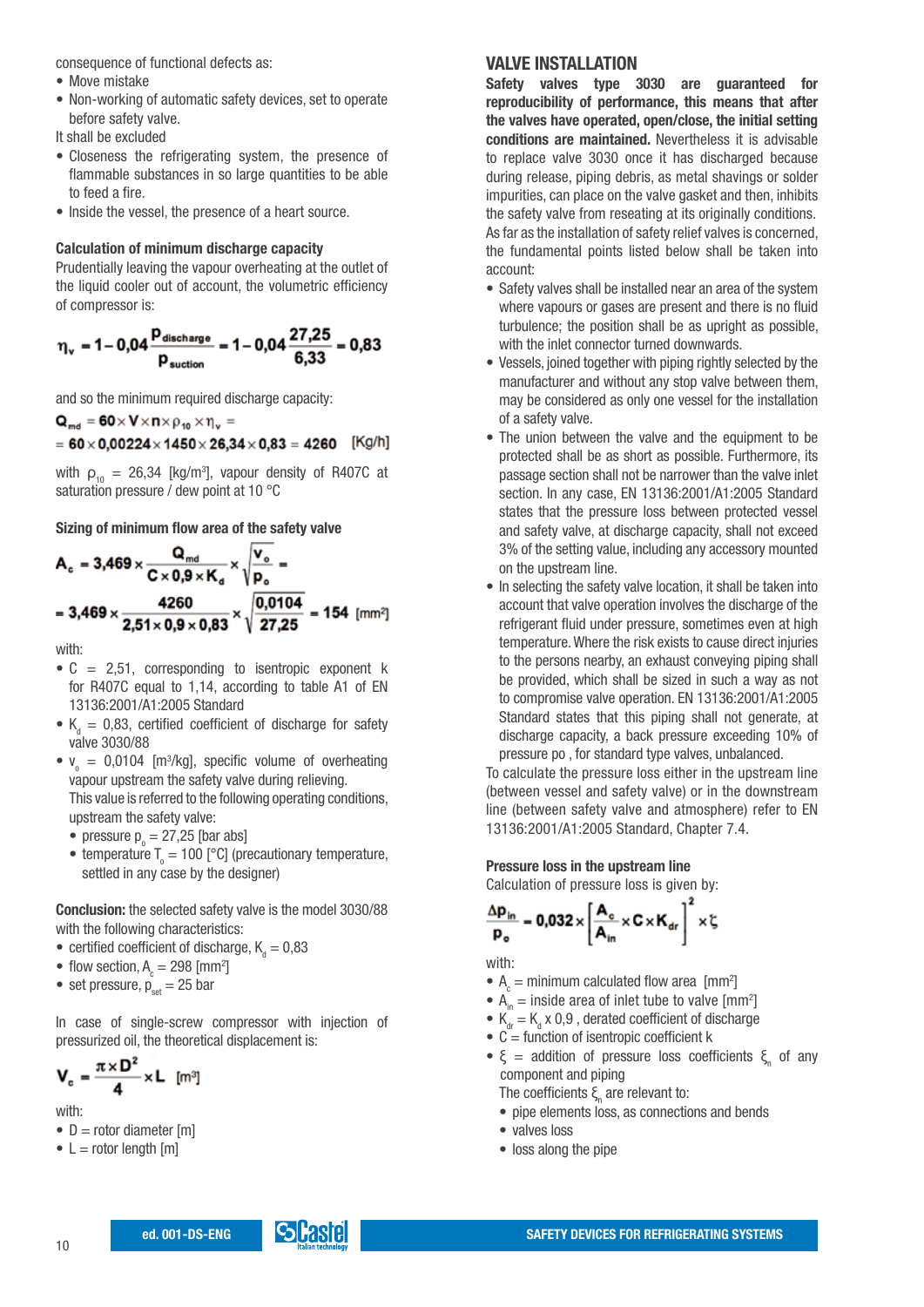and are listed in EN 13136:2001/A1:2005 Standard, Table A.4.

**Example:** assume to install, on the condenser of the previous example, a safety valve type 3030/88, set to 25 bar, using a steel union with the following characteristics:

- $d_{in} = 28$  [mm], inside diameter
- $A_{in} = 616$  [mm<sup>2</sup>] inside area
- $\bullet$  L = 60 [mm], length
- • Flush connection to the shell of condenser, with a broken edge

From table A.4 it's possible to have these data:

- $\xi_1$  (inlet) = 0,25
- $\xi_2$  (length) =  $\lambda$  x L/ d<sub>in</sub> = 0,02 x 60/28 = 0,043 with  $\lambda = 0.02$  for steel tube

•  $\xi_{\text{T}} = \xi_1 + \xi_2 = 0.25 + 0.04 = 0.293$ 

Between safety valve and union it's installed a shut-off valve type 3033/88.

The main characteristics of this valve are:

- $d_R = 20$  [mm], inside diameter
- $A_R$  = 314 [mm<sup>2</sup>], inside area
- $kv = 20$  [m<sup>3</sup>/h], kv factor

Pressure loss coefficient  $\, \xi_{_{\rm R}} \,$ of shut-off valve is given by:

$$
\zeta_{\rm R} = 2{,}592 \times \left[\frac{314}{20}\right]^2 \times 10^{-3} = 0{,}64
$$

The total pressure loss coefficient is:  $\xi_{_{\rm T}} + \xi_{_{\rm R}} = 0{,}933$ 

We remember the previous calculated flow area, the characteristics of safety valve 3030/88 and refrigerant fluid R407C:

- $A_c = 154$  [mm<sup>2</sup>]
- $K_{dr} = 0.83 \times 0.9 = 0.747$
- $C = 2,51$

Pressure loss in the upstream line is:

$$
\frac{\Delta p_{\rm in}}{p_{\rm o}} = 0.032 \times \left[\frac{154}{616} \times 2.51 \times 0.747\right]^2 \times 0.933 = 0.00656
$$

The obtained value is admissible because lower than the value of 0,03 forecast in EN 13136:2001/A1:2005 Standard.

#### **Pressure loss in the downstream line**

Calculation of pressure loss is given by:

$$
\boldsymbol{p}_1 = \sqrt{0.064 \times \zeta \times \left(\frac{\boldsymbol{A}_c}{\boldsymbol{A}_{out}} \times \boldsymbol{C} \times \boldsymbol{K}_{dr} \times \boldsymbol{p}_o\right)^2 + {p_2}^2}
$$

with:

- $P_1$  = inlet pressure to downstream line [bar abs]
- $\bullet$  P<sub>2</sub> = outlet pressure to downstream line, equal to atmospheric pressure [bar abs]
- $A_c$  = minimum calculated flow area [mm<sup>2</sup>]
- $A_{\text{out}} =$  inside area of outlet tube to valve [mm<sup>2</sup>]
- $K_{dr} = Kd \times 0.9$ , derated coefficient of discharge
- $p_{o}$  = actual relieving pressure, upstream the safety valve [bar abs]
- $\bullet$  C = function of isentropic coefficient k
- $\bullet \xi$  = addition of pressure loss coefficients  $\xi_n$  of piping The coefficients  $\xi_{n}$  are relevant to:
	- pipe elements loss, bends
	- loss along the pipe
	- and are listed in EN 13136:2001/A1:2005 Standard, Table A.4

**Example:** assume to install a discharge pipe on safety valve type 3030/88 of the previous example, using a steel tube nominal size 1.1/2"GAS with the following characteristics:

- $d_{\text{out}} = 42.5$  [mm], inside diameter
- $A<sub>out</sub> = 1418$  [mm<sup>2</sup>], inside area
- $\bullet$  L = 3000 [mm], length
- pipe bend 90° with bending radius R equal to three times external diameter of tube

From table A.4 it's possible to have these data:

- $\xi_1_{(bend)} = 0,25$
- $\xi_{2 \text{ (length)}} = \lambda \times L/ \text{ din} = 0.02 \times 3000/42, 5 = 1.41 \text{ with } \lambda =$ 0,02 for steel tube

• 
$$
\xi_{T} = \xi_{1} + \xi_{2} = 0.25 + 1.41 = 1.66
$$

Pressure loss in the downstream line is:

$$
p_1 = \sqrt{0.064 \times 1.66 \times \left(\frac{154}{1418} \times 2.51 \times 0.747 \times 27.25\right)^2 + 1^2} = 2.125
$$
 [bar]  
=  $\frac{\Delta p_{\text{out}}}{p_{\text{o}}} = \frac{2.125 - 1}{27.25} = 0.041$ 

The obtained value is admissible because lower than the value of 0,10 forecast in EN 13136:2001/A1:2005 Standard.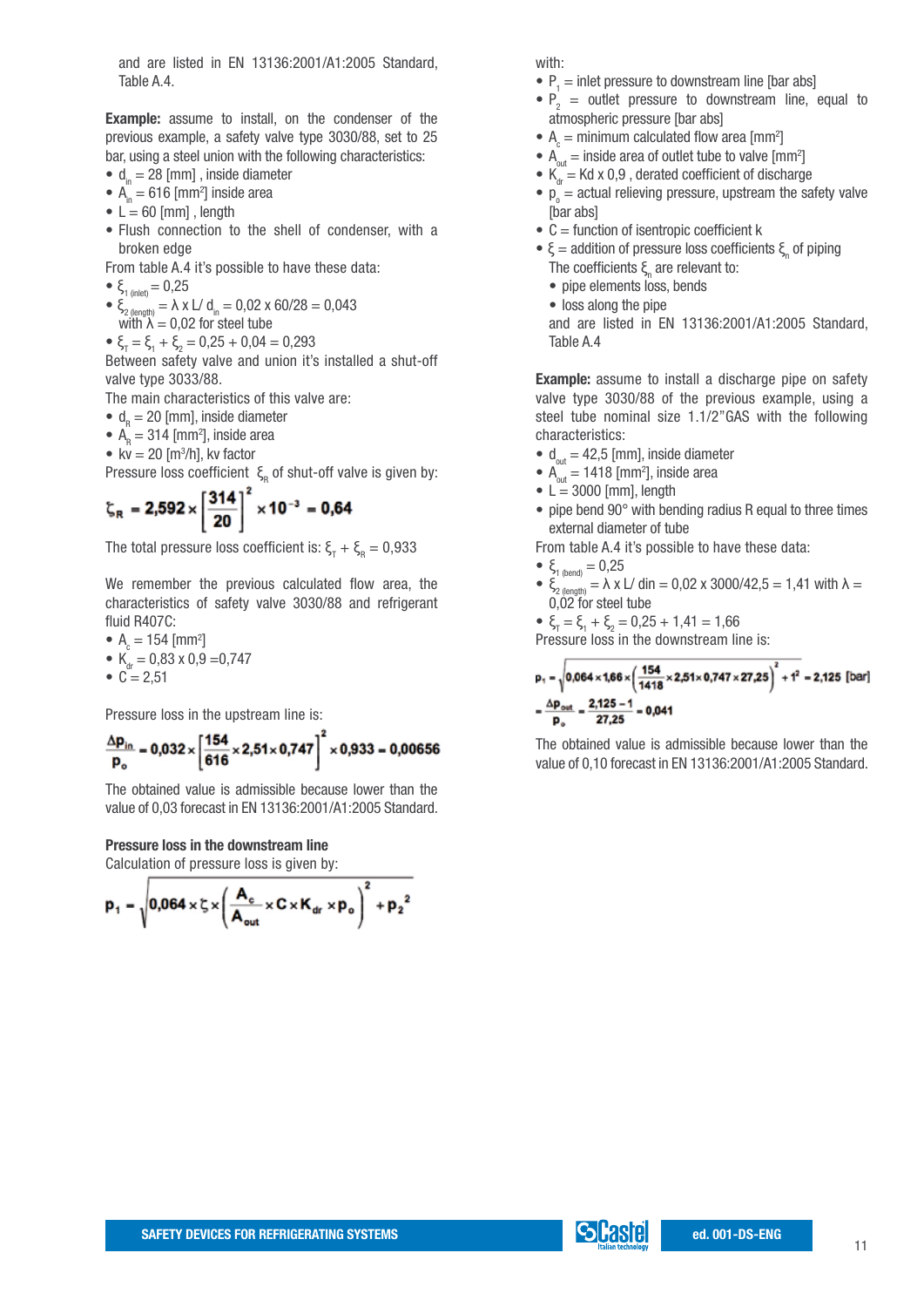

| TABLE 2: Dimensions and Weights of valves 3030 |                 |    |    |    |     |             |      |  |  |  |  |
|------------------------------------------------|-----------------|----|----|----|-----|-------------|------|--|--|--|--|
| Catalogue                                      | Dimensions [mm] |    |    |    |     |             |      |  |  |  |  |
| Number                                         | ØD              |    | Ch |    | Η.  | $H_{\circ}$ | [g]  |  |  |  |  |
| 3030/44C                                       | 38              | 38 | 28 | 44 | 115 | 159         | 780  |  |  |  |  |
| 3030/66C                                       | 38              | 38 | 28 | 44 | 115 | 159         | 780  |  |  |  |  |
| 3030/88C                                       | 50              | 56 | 40 | 58 | 158 | 216         | 1960 |  |  |  |  |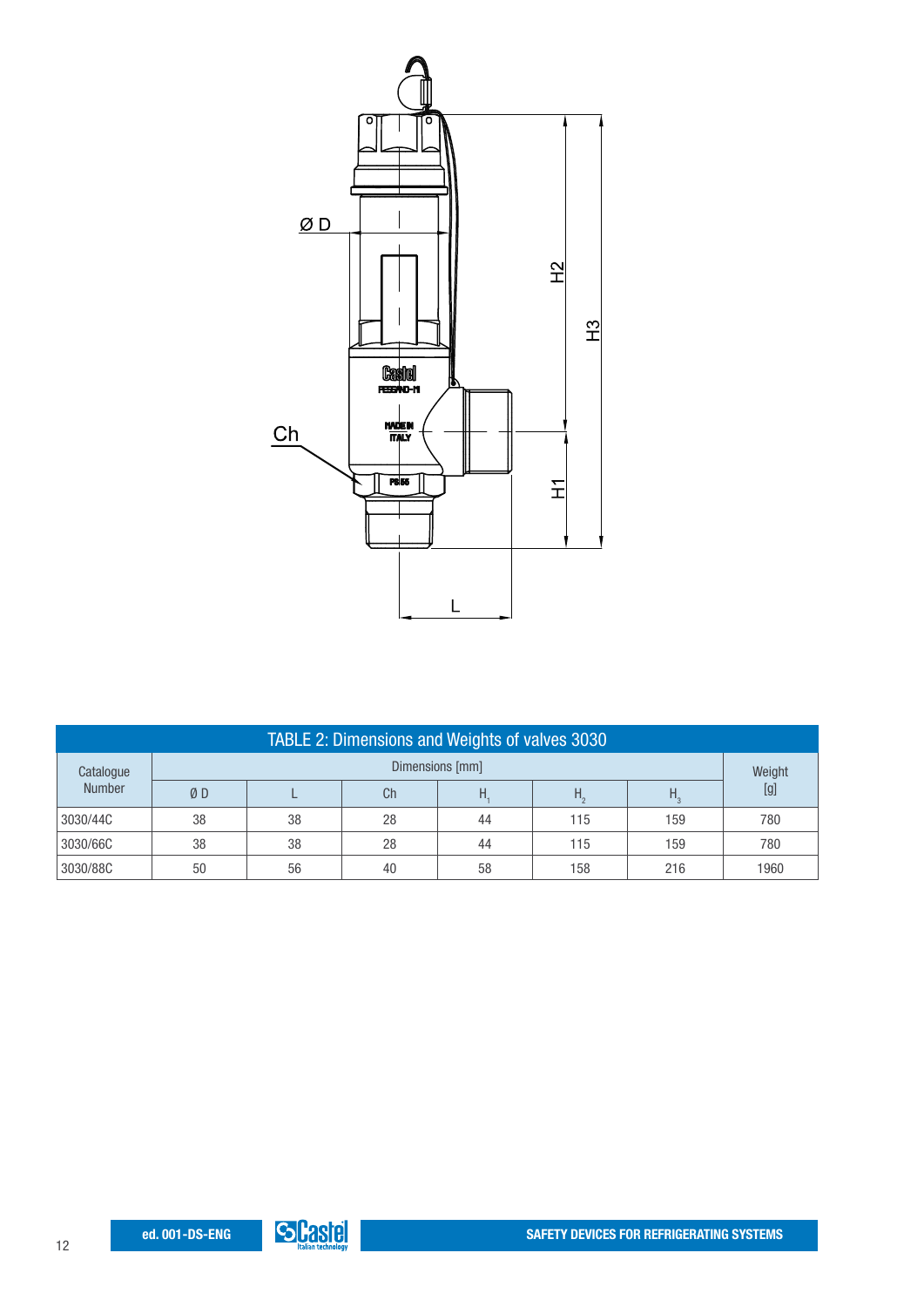

### **GENERAL DESCRIPTION**

Valves series 3060 are safety devices according to the definition given in Article 1, Point 2.1.3, 2nd dash of 97/23/ EC Directive and are the subject of Article 3, Point 1.4 of aforesaid Directive.

The valves above mentioned are standard type, unbalanced, direct-loaded safety valves. Valve opening is produced by the thrust the fluid under pressure exerts on the disc, when said thrust exceeds, under setting conditions, the opposing force of the spring acting on the disc.

Valves are identified by means of:

- a model number formed of an alphanumerical coding that includes:
	- in the first part the family identification (e.g. 3060/45C)
	- in the second part the setting pressure, expressed in bars, multiplied by 10 (e.g. 140)
- an alphanumerical serial number.

### **CONSTRUCTION**

**Body:** squared, obtained through die forging and subsequent machining. It houses the following elements:

- the nozzle with flat sealing seat
- the disc quide
- the setting spring holder
- the threaded seat of the setting adjusting ring nut

In the body, above the disc guide, a small pressure relief duct is provided through which the spring holder is put into contact with the output connection.

Utilized material: EN 12420-CW617N brass.

### **SAFETY VALVES 3060**

**Disc:** obtained through bar machining and equipped with gasket, it ensures the required sealing degree on the valve seat. The gasket is made in P.T.F.E. (Polytetrafluorethylene), a material that, during valve estimated service life, maintains a good strength and does not cause the disc to stick on the seat. The disc is properly guided in the body and the guide action can never fail; there are no glands or retaining rings that hamper the movement thereof.

Utilized material: EN 12164-CW614N brass

**Spring:** it opposes the pressure and the fluid dynamic actions and always ensures valve re-closing after pressure relief.

Utilized material: DIN 17223-1 steel for springs.

**Setting system:** hexagonal head, threaded ring nut to be screwed inside the body top by compressing the spring below. On setting completion, the position attained by the ring nut is maintained unchanged laying, in the threaded coupling, a bonding agent with high mechanic strength and low viscosity features to make penetration thereof easier. The setting system is protected against subsequent unauthorized interventions by means of a cap nut that is housed into the brass body and is fixed in this seat with an edge calking operation.

#### **SCOPE**

**Use:** protection against possible overpressures of the apparatuses listed below, with regard to the operating conditions for which they have been designed:

- Refrigerating system and heat pump components, for instance: condensers, liquid receivers, evaporators, liquid accumulators, positive displacement compressor discharge, heat exchangers, oil separators, piping. (reference: EN 378-2:2008 Standard)
- Simple pressure vessels (reference: 87/404/ EEC Directive)

**Fluids:** the valves can be used with:

- Refrigerant fluids, in the physical state of gas or vapour, belonging to Group 2 according to the definitions of 97/23/EC Directive, Article 9, Point 2.2 (with reference to 67/548/EEC Directive of June 27th, 1967).
- Air and nitrogen (reference: 87/404/EEC Directive)

### **MARKING**

In conformity with the provisions of Article 15 of 97/23/ EC Directive the following information are reported on the valve body.

- Manufacturer's mark, address and manufacture country
- Indication of flow direction
- Max allowable pressure
- • Set pressure
- Allowable temperature range
- Production date

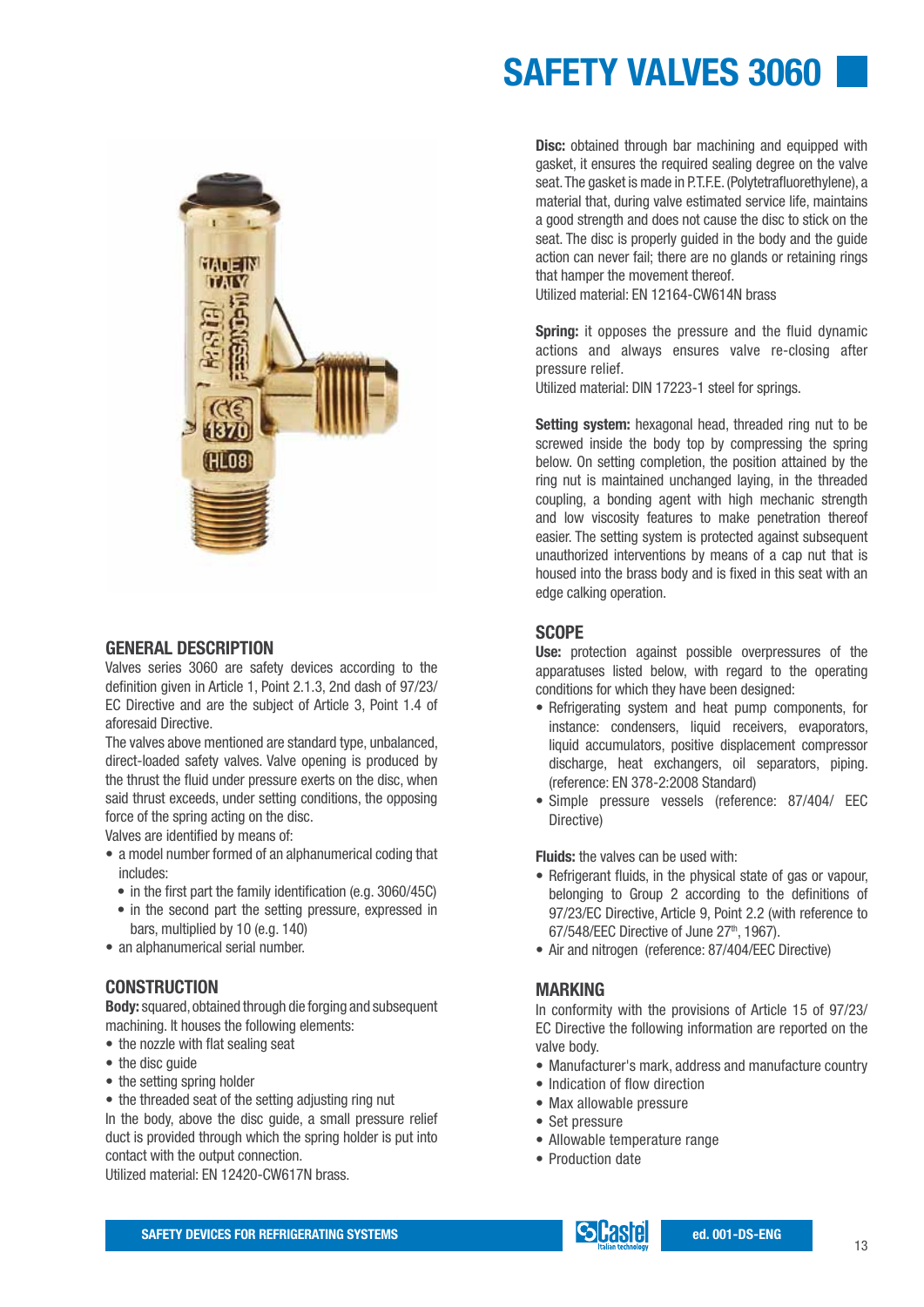• Serial number

The following data are stamped on the cap:

- EC marking and the identification number of the notified body involved in the production control phase
- • Valve model
- Flow section
- Kd discharge coefficient

### **VALVE SELECTION**

97/23/EC Directive requires that pressure equipment, in which permissible limits are reasonably likely to be exceeded, shall be fitted with suitable protection devices, for instance safety devices such as safety valves. Such devices shall prevent pressure from permanently exceeding the max allowable pressure PS of the equipment they protect. In any case, a short pressure peak limited to 10% of admissible maximum pressure is permitted.

As to the selection and sizing of the suitable protection device, users shall refer to the specific product and sector standards.

EN ISO 4126-1: 2004 Standard: "Safety devices for protection against excessive pressure – Part 1: Safety valves" , harmonized with 97/23/EC Directive, specifies general requirements for safety valves irrespective of the fluid for which they are designed.

EN 378-2 : 2008 Standard "Refrigerating systems and heat pumps – safety and environmental requirements – Part 2: Design, construction, testing, marking and documentation", harmonized with 97/23/EC Directive, provides a general outline of the protection devices to be adopted in refrigerating systems and their features (par. 6.2.5). It also indicates the criteria for the selection of the device suitable to the type and sizes of the system component to be protected (par. 6.2.6).

EN 13136:2001/A1:2005 Standard " Refrigerating systems and heat pumps – Pressure relief devices and their associated piping – Methods for calculation" , harmonized with 97/23/EC Directive, highlights the possible causes of overpressure in a system and makes available to users the instruments for pressure relief device sizing, among which the safety valves.

For sizing of safety valves series 3060 see the previous chapter of safety valves series 3030.

### **VALVE INSTALLATION**

**Safety valves type 3060 are NOT guaranteed for reproducibility of performance, this means that after the valves have operated, open/close, the initial setting conditions are NOT maintained.** Then it is necessary to replace valve 3060 once it has discharged.

For installation of safety valves series 3060 see the previous chapter of safety valves series 3030.

Utilized material: EN 12164-CW614N brass.

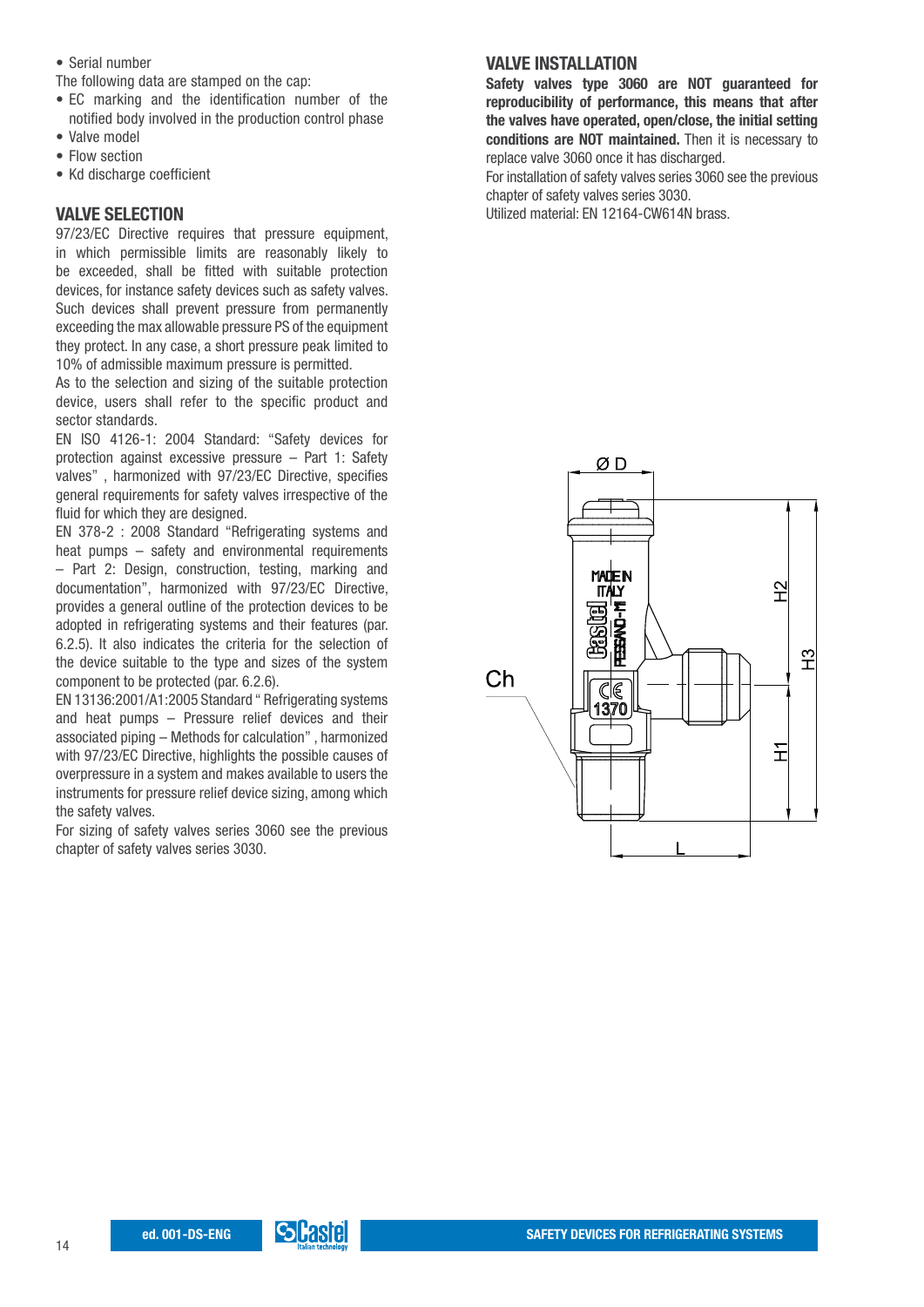|                                               | <b>TABLE 3: General Characteristics of valves 3060</b> |                      |             |          |          |             |           |             |  |  |
|-----------------------------------------------|--------------------------------------------------------|----------------------|-------------|----------|----------|-------------|-----------|-------------|--|--|
| <b>Catalogue Number</b>                       |                                                        | 3060/23C             | 3060/24C    | 3060/33C | 3060/34C | 3060/45C    | 3060/36C  | 3060/46C    |  |  |
| Connections                                   | Inlet male                                             | $1/4$ " NPT          | $1/4$ " NPT | 3/8" NPT | 3/8" NPT | $1/2$ " NPT | 3/8" NPT  | $1/2$ " NPT |  |  |
|                                               | Outlet male                                            | 3/8" SAE             | $1/2$ " SAE | 3/8" SAE | 1/2" SAE | 5/8" SAE    | $3/4$ " G | $3/4$ " G   |  |  |
| Inlet connection wrench torque (min/max) [Nm] | 10/15                                                  | 10/15                | 14/20       | 14/20    | 21/30    | 14/20       | 21/30     |             |  |  |
| Flow Diameter [mm]                            |                                                        |                      |             | 7,0      |          | 9,5         | 10,0      |             |  |  |
| Flow Section [mm <sup>2</sup> ]               |                                                        |                      |             | 38,5     | 70,9     | 78,5        |           |             |  |  |
| Discharge Coefficient "Kd"                    |                                                        | 0,63                 | 0,69        | 0,63     | 0.69     | 0,45        | 0,92      | 0,93        |  |  |
| <b>PS</b> [bar]                               |                                                        | 55                   |             |          |          |             |           |             |  |  |
| $TS$ [ $^{\circ}C$ ]                          |                                                        | $-50/ + 150$         |             |          |          |             |           |             |  |  |
| Set Pressure Range [bar]                      |                                                        | 50<br>9/             |             |          |          |             |           |             |  |  |
| Overpressure                                  |                                                        | 10 % of set pressure |             |          |          |             |           |             |  |  |
| Risk Category according to PED                |                                                        |                      | IV          |          |          |             |           |             |  |  |

| <b>TABLE 4: Dimensions and Weights of valves 3060</b> |      |        |    |      |                |       |     |  |  |  |
|-------------------------------------------------------|------|--------|----|------|----------------|-------|-----|--|--|--|
| Catalogue<br><b>Number</b>                            |      | Weight |    |      |                |       |     |  |  |  |
|                                                       | ØD   |        | Ch | Η.   | H <sub>2</sub> | $H_3$ | [g] |  |  |  |
| 3060/23C                                              | 21,5 | 35     | 20 | 33,5 | 46,5           | 80    | 180 |  |  |  |
| 3060/24C                                              | 21,5 | 35     | 20 | 33,5 | 46,5           | 80    | 195 |  |  |  |
| 3060/33C                                              | 21,5 | 35     | 20 | 33,5 | 46,5           | 80    | 195 |  |  |  |
| 3060/34C                                              | 21,5 | 35     | 20 | 33,5 | 46,5           | 80    | 195 |  |  |  |
| 3060/45C                                              | 24,5 | 39,0   | 23 | 37   | 52,5           | 89    | 240 |  |  |  |
| 3060/36C                                              | 30   | 40     | 27 | 37   | 59,5           | 96,5  | 360 |  |  |  |
| 3060/46C                                              | 30   | 40     | 27 | 40   | 59,5           | 99,5  | 380 |  |  |  |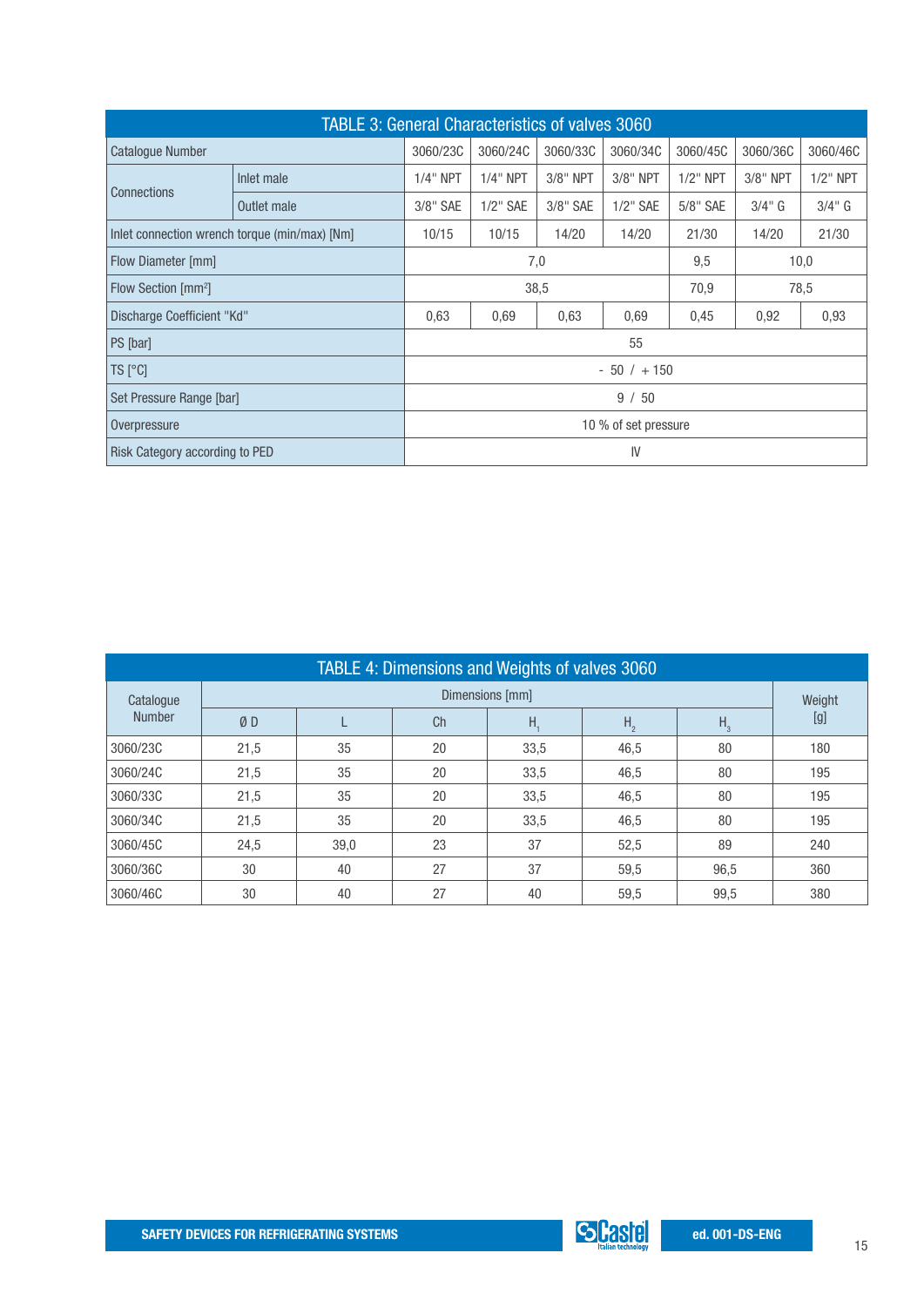### **BALL SHUT−OFF VALVES FOR SAFETY VALVES**



### **APPLICATIONS**

We would like to remember to our customer that the running of pressure equipments and pressure assemblies is excluded by the scope of Directive 97/23/EC but it's regulated in compliance with national regulations of Member States of European Communities.

We think that these regulations, actually on updating with the Competent Bodies of all the states to avoid conflicts with the ESR of PED, could provide for periodical checks on the pressure equipments and assemblies.

Any intervention for periodic checking or replacement of an installed safety valve becomes very difficult if the protected vessel is not equipped with a shut-off valve.

The shut-off valves series 3033 and 3063, installed between vessel and safety valve, allow removing the valve for periodic checking or replacement without blowing off all the refrigerant from a section of the system. These valves can be used with the same fluids foreseen for safety valves series 3030 and 3060, in particularly:

- Refrigerant fluids, in the physical state of gas or vapour, belonging to Group 2 according to the definitions of 97/23/EC Directive, Article 9, Point 2.2 (with reference to 67/548/EEC Directive of June 27<sup>th</sup>, 1967).
- Air and nitrogen (reference: 87/404/EEC Directive)

### **CONSTRUCTION**

Castel supplies to its customers the valves series 3033 and 3063 in open position and the ball spindle is protected by means of a cap screwed to the body and sealed with lead to it. Any closing intervention on the valve forcedly causes the tampering of the seal and then these interventions shall be performed exclusively by:

- staff authorized to work on the system
- public servant of a Competent Body

These persons will be responsible for the next valve reopening and the new cap sealing with their own lead.

The main parts of these valves are made with the following materials:

- Hot forged brass EN 12420 CW 617N for body
- Hot forged brass EN 12420 CW 617N, chromium plated, for ball
- Steel, with proper surface protection, for the spindle.
- P.T.F.E. for seat ball gaskets
- Chloroprene rubber (CR) for outlet seal gaskets
- Glass reinforced PBT for cap that covers the spindle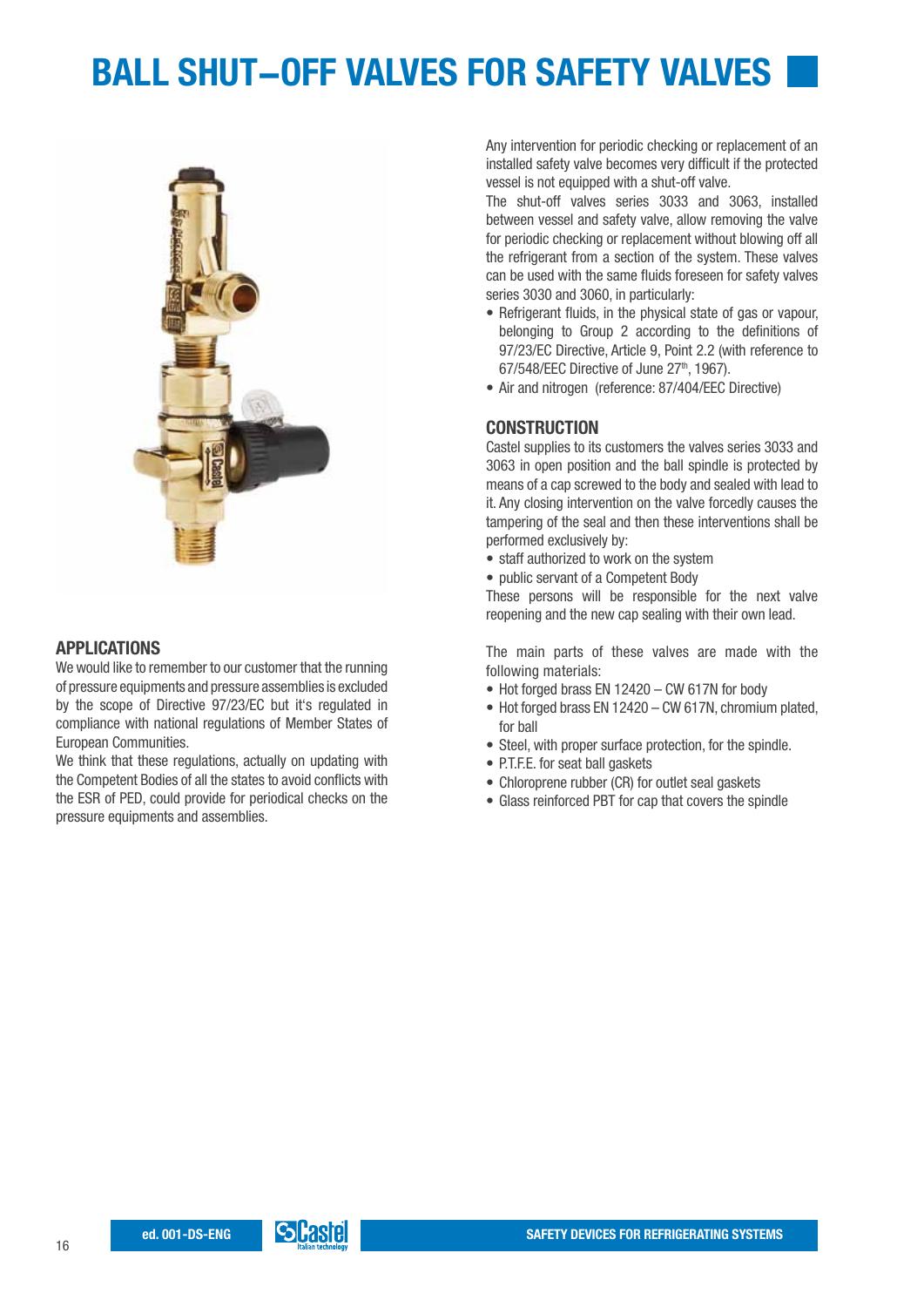



3063/22

3063/33

3063/44

|                            | TABLE 5: General Characteristics, Dimensions and Weights of valves 3033, 3063 |                                              |       |                      |           |          |                    |            |     |    |      |      |                                   |                    |                         |          |                |      |      |       |                |                |                   |
|----------------------------|-------------------------------------------------------------------------------|----------------------------------------------|-------|----------------------|-----------|----------|--------------------|------------|-----|----|------|------|-----------------------------------|--------------------|-------------------------|----------|----------------|------|------|-------|----------------|----------------|-------------------|
| Catalogue<br><b>Number</b> | <b>Designed</b>                                                               | Kv<br>Factor<br>$\left[\frac{m^3}{h}\right]$ |       | $TS$ [ $^{\circ}C$ ] | <b>PS</b> |          | Dimensions [mm]    |            |     |    |      |      | Inlet connection<br>wrench torque | Weight             | <b>Risk</b><br>Category |          |                |      |      |       |                |                |                   |
|                            | for valve                                                                     |                                              |       |                      |           |          |                    |            |     |    |      |      | min                               | max                | [bar]                   | ØD       | $\overline{A}$ | C    |      | H,    | H <sub>2</sub> | H <sub>3</sub> | (min/max)<br>[Nm] |
| 3063/22                    | 3060/23C<br>3060/24C                                                          | 2,5                                          |       |                      |           |          |                    |            |     |    |      |      | $\overline{7}$                    | 1/4"<br><b>NPT</b> | 78                      | 58       | 39,5           | 77.5 | 155  | 10/15 | 500            |                |                   |
| 3063/33                    | 3060/33C<br>3060/34C                                                          | 5                                            |       |                      |           |          |                    |            |     |    |      |      |                                   | 10                 | 3/8"<br><b>NPT</b>      | 78       | 58             | 39,5 | 77.5 | 155   | 14/20          | 530            |                   |
| 3063/44                    | 3060/45C<br>3060/46C                                                          | 5                                            | $-50$ | $+150$               | 55        | 10<br>13 |                    | $1/2$ "    | 78  | 58 | 44,5 | 84,5 | 162                               | 21/30              | 560                     | Art. 3.3 |                |      |      |       |                |                |                   |
| 3033/44                    | 3030/44C                                                                      | 10                                           |       |                      |           |          |                    | <b>NPT</b> | 101 | 73 | 59   | 100  | 245                               | 21/30              | 710                     |          |                |      |      |       |                |                |                   |
| 3033/88                    | 3030/88C                                                                      | 20                                           |       |                      |           | 20       | $-1$<br><b>NPT</b> | 107        | 77  | 72 | 123  | 323  | 50/65                             | 1070               |                         |          |                |      |      |       |                |                |                   |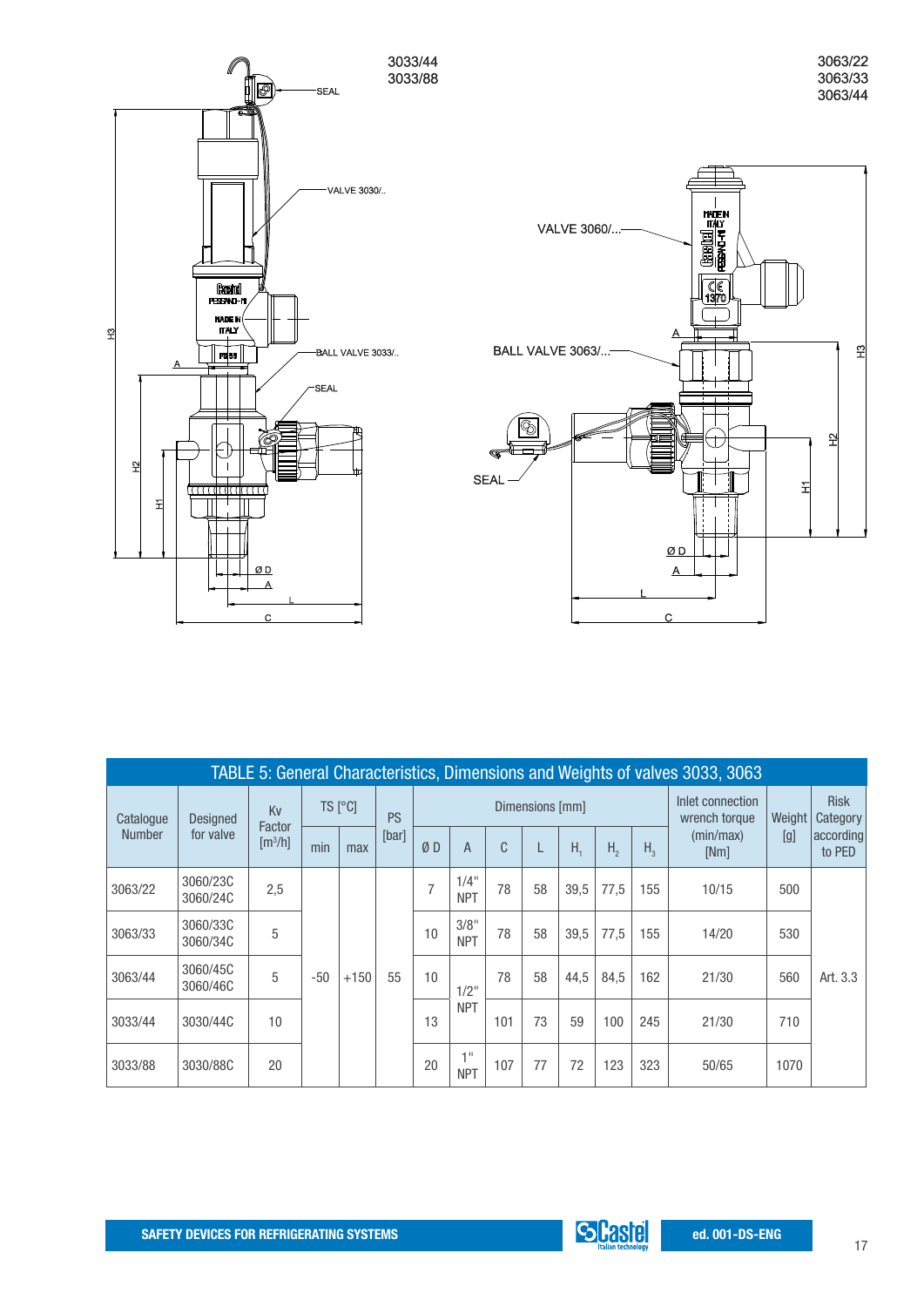### **CHANGEOVER DEVICES FOR SAFETY VALVES**



### **APPLICATIONS**

The changeover device type 3032 is a service valve for dual pressure relief valves that allows using one valve while isolating the other from the system. This device allows the user to work on the isolated valve, for periodic checking or replacement, while the system is completely operative and the other valve is in service.

N.B. : each safety valve placed on a changeover device must have sufficient capacity to protect the vessel alone. Valve type 3032/33 is supplied with:

- Two female threaded connections 3/8" NPT with swivel nut, code Castel 3039/3
- two 0-Ring

These components ensure the perfect alignment of two safety valves 3060/33 or 3060/34 or 3060/36.

- Valve type 3032/44 is supplied with:
- Two female threaded connections 1/2" NPT with swivel nut, code Castel 3039/4
- two 0-Ring

These components ensure the perfect alignment of two safety valves 3060/45 or 3060/46.

The valves series 3032 can be used with the same fluids foreseen for safety valves series 3030 and 3060, in particularly:

- Refrigerant fluids, in the physical state of gas or vapour, belonging to Group 2 according to the definitions of 97/23/EC Directive, Article 9, Point 2.2 (with reference to 67/548/EEC Directive of June 27th, 1967).
- Air and nitrogen (reference: 87/404/EEC Directive)

### **CONSTRUCTION**

The valve 3032 is designed so that it is never possible to close off both ports at the same time, excluding all the two safety valves. Under working conditions, the shutter must be clamped against one of the two seats of the valve, front port or back port, in order to ensure always full discharge to the corresponding safety valve. Intermediate positions of the shutter are not acceptable in order not to affect the operation of both safety valves. The valve ensures a pressure drop perfectly compatible with the safety valve operation under conditions of discharge of saturated vapour as well as overheated vapour.

The main parts of these valves are made with the following materials:

- Hot forged brass EN 12420 CW 617N for body
- Steel, with proper surface protection, for the spindle
- Chloroprene rubber (CR) and aramidic fibers for gland seal
- Chloroprene rubber (CR) for outlet seal gaskets
- Glass reinforced PBT for cap that covers the spindle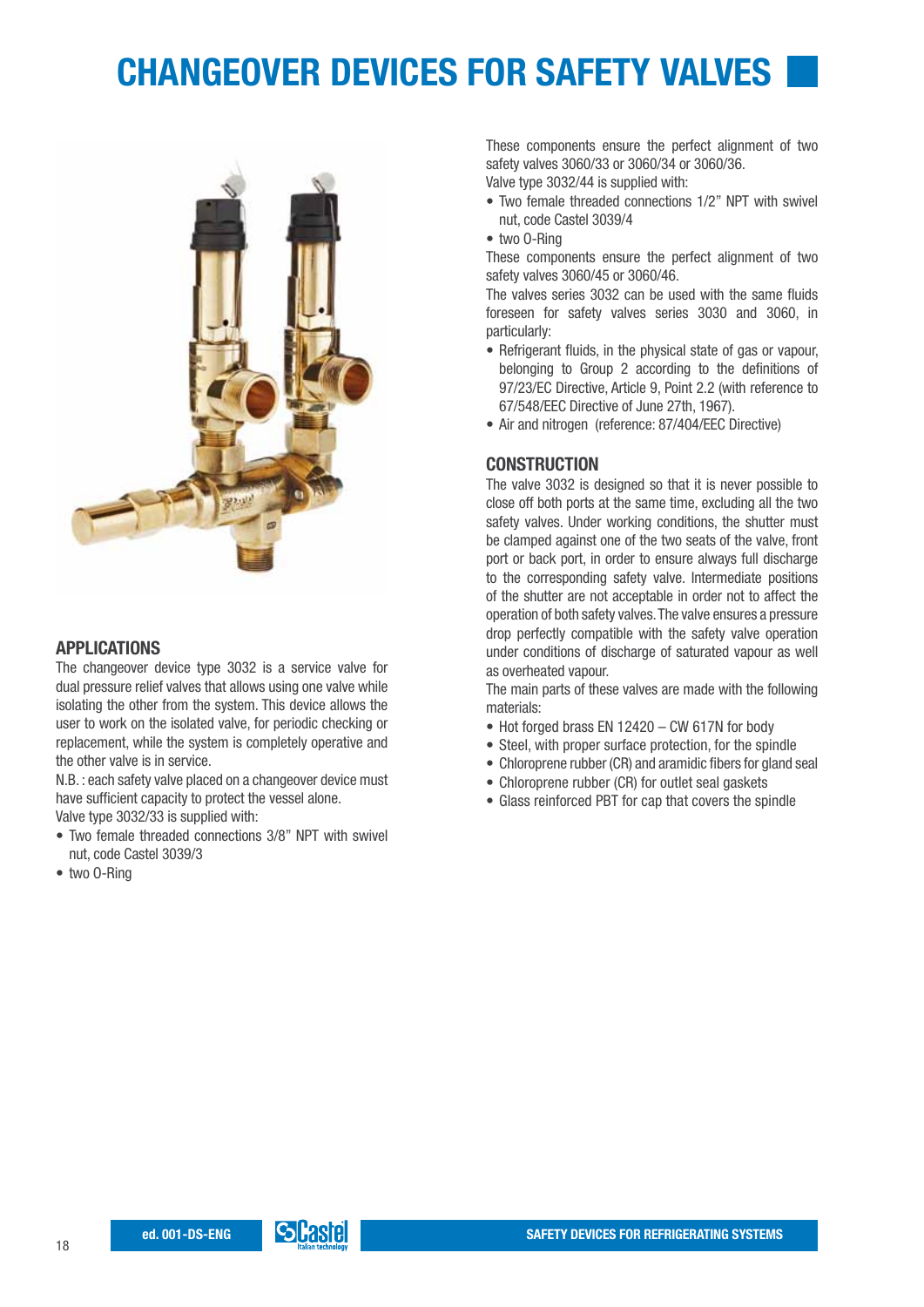

|                            | TABLE 6: General Characteristics, Dimensions and Weights of valves 3032 |                                              |                      |     |           |        |                      |                  |                    |                       |                       |                  |                               |                              |        |                         |       |      |          |      |  |  |  |  |  |      |                    |                    |    |    |    |     |    |       |      |  |
|----------------------------|-------------------------------------------------------------------------|----------------------------------------------|----------------------|-----|-----------|--------|----------------------|------------------|--------------------|-----------------------|-----------------------|------------------|-------------------------------|------------------------------|--------|-------------------------|-------|------|----------|------|--|--|--|--|--|------|--------------------|--------------------|----|----|----|-----|----|-------|------|--|
| Catalogue<br><b>Number</b> | Designed                                                                | Kv<br>Factor<br>$\left[\frac{m^3}{h}\right]$ | $TS$ [ $^{\circ}C$ ] |     | <b>PS</b> |        | Dimensions [mm]      |                  |                    |                       |                       |                  |                               | Inlet connec-<br>tion wrench | Weight | <b>Risk</b><br>Category |       |      |          |      |  |  |  |  |  |      |                    |                    |    |    |    |     |    |       |      |  |
|                            | for valve                                                               |                                              | min                  | max | [bar]     | D      | A                    | B                | H <sub>1</sub>     | H <sub>2</sub>        | L,                    | $L_{2}$          | $L_{3}$                       | torque (min/<br>max[Nm]      | [g]    | according<br>to PED     |       |      |          |      |  |  |  |  |  |      |                    |                    |    |    |    |     |    |       |      |  |
| 3032/33                    | 3060/33C<br>3060/34C<br>3060/36C                                        | 2,5                                          |                      |     |           | $+150$ |                      | 13               | 3/8"<br><b>NPT</b> | 3/8"<br><b>NPT</b>    | 117                   | 45               | 33                            | 91                           | 50     | 14/20                   | 775   |      |          |      |  |  |  |  |  |      |                    |                    |    |    |    |     |    |       |      |  |
| 3032/44                    | 3060/45C<br>3060/46C                                                    | 3,3                                          | $-50$                |     |           |        |                      |                  | 13                 | $1/2$ "<br><b>NPT</b> | 1/2"<br><b>NPT</b>    | 117              | 45                            | 33                           | 91     | 50                      | 21/30 | 775  |          |      |  |  |  |  |  |      |                    |                    |    |    |    |     |    |       |      |  |
| 3032/64                    | 3030/44C                                                                | 9,0                                          |                      |     |           |        |                      | 55               | 17,5               | 3/4"<br><b>NPT</b>    | $1/2$ "<br><b>NPT</b> | 95               | 52                            | 48                           | 133    | 80                      | 32/45 | 1750 | Art. 3.3 |      |  |  |  |  |  |      |                    |                    |    |    |    |     |    |       |      |  |
| 3032/66                    | 3030/66C                                                                | 9,0                                          |                      |     |           |        |                      |                  |                    |                       |                       |                  |                               |                              |        |                         |       |      |          |      |  |  |  |  |  | 17,5 | 3/4"<br><b>NPT</b> | 3/4"<br><b>NPT</b> | 95 | 52 | 48 | 133 | 80 | 32/45 | 1750 |  |
| 3032/88                    | 3030/88C                                                                | 14,5                                         |                      |     |           |        |                      |                  |                    |                       | 22,0                  | 4H<br><b>NPT</b> | 1 <sup>11</sup><br><b>NPT</b> | 120                          | 71     | 66                      | 185   | 110  | 50/65    | 3200 |  |  |  |  |  |      |                    |                    |    |    |    |     |    |       |      |  |
| 3032/108                   |                                                                         | 20,0                                         |                      |     |           | 31,0   | 1.1/4"<br><b>NPT</b> | 1"<br><b>NPT</b> | 123                | 74                    | 66                    | 185              | 110                           | 60/80                        | 3200   |                         |       |      |          |      |  |  |  |  |  |      |                    |                    |    |    |    |     |    |       |      |  |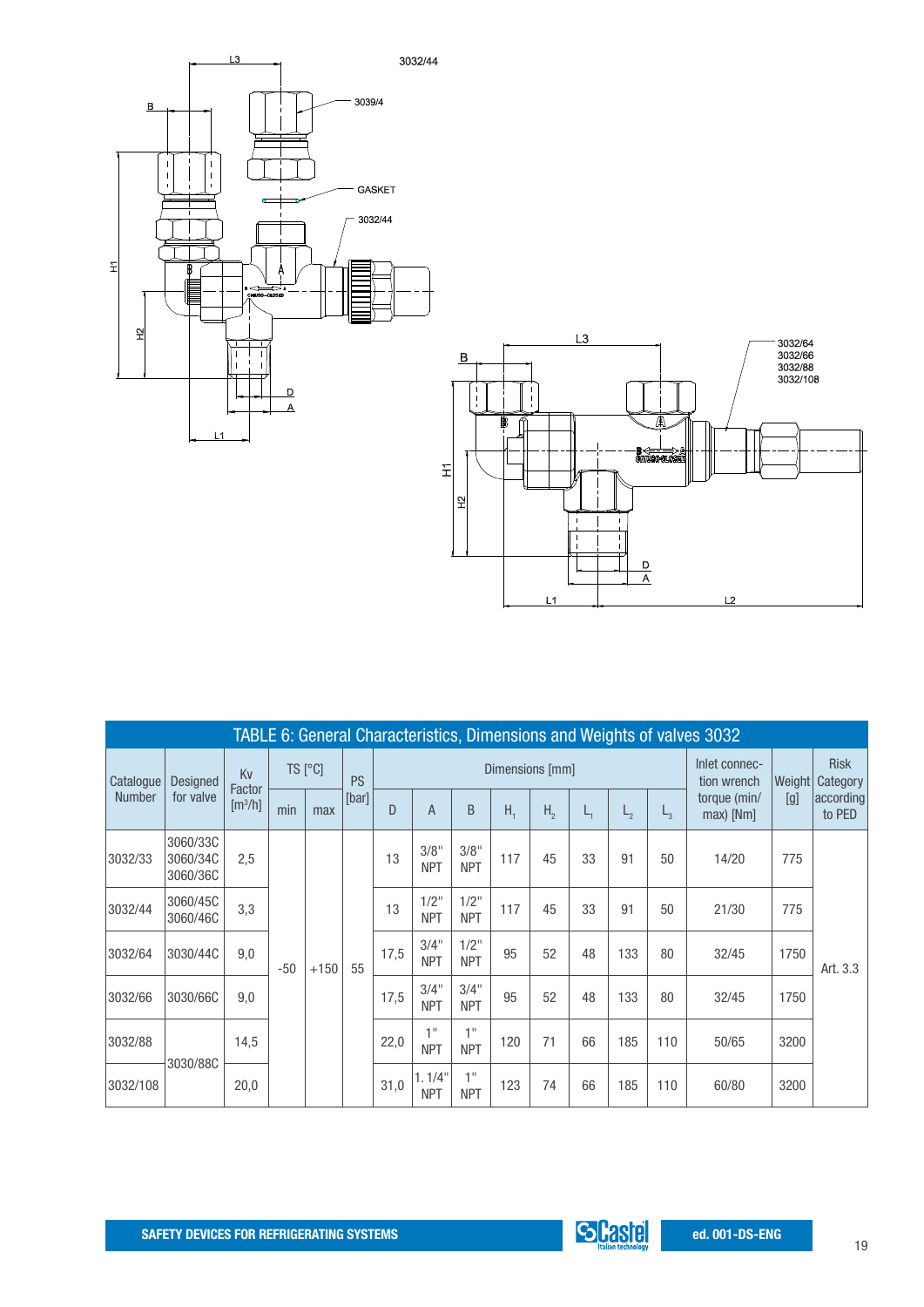# **SAFETY VALVES UNIONS**



Unions series 3035 allow assembling safety valves series 3030 and 3060 or shut-off valves series 3032, 3033 and 3063 close to the pressure equipments to protect, set up in a refrigerating system.

These unions are designed for installations according to the following two ways:

- Make a copper tube jointing the pressure equipment to the union, fit the end of this tube into the solder connection of the union and then make a capillary brazing.
- • Drill the inner/outer pipe close to the pressure equipment (if possible make a collar on the pipe), put the end of the union into this drill and then make a braze welding.

The unions series 3035 are machined by brass bar EN 12164-CW614N

| <b>TABLE 7: General Characteristics, Dimensions and Weights of unions 3035</b> |               |                   |                                     |       |                 |        |           |      |  |
|--------------------------------------------------------------------------------|---------------|-------------------|-------------------------------------|-------|-----------------|--------|-----------|------|--|
|                                                                                | Catalogue     | Connections<br>PS |                                     |       | Dimensions [mm] | Weight |           |      |  |
|                                                                                | <b>Number</b> | <b>NPT</b>        | 0 <sub>DS</sub><br>$\emptyset$ [mm] | [bar] | D               |        | <b>Ch</b> | [g]  |  |
|                                                                                | 3035/2        | 1/4"              | 12                                  |       | 18              | 33     | 21        | 58   |  |
| Ch                                                                             | 3035/3        | 3/8"              | 18                                  |       | 22              | 36,5   | 26        | 90,5 |  |
|                                                                                | 3035/4        | 1/2"              | 22                                  | 55    | 28              | 44     | 32        | 165  |  |
|                                                                                | 3035/6        | 3/4"              | 28                                  |       | 35              | 51     | 40        | 255  |  |
|                                                                                | 3035/8        | 1"                | 35                                  |       | 42              | 72     | 45        | 364  |  |
|                                                                                | 3035/10       | 1.1/4"            | 42                                  |       | 54              | 67     | 55        | 613  |  |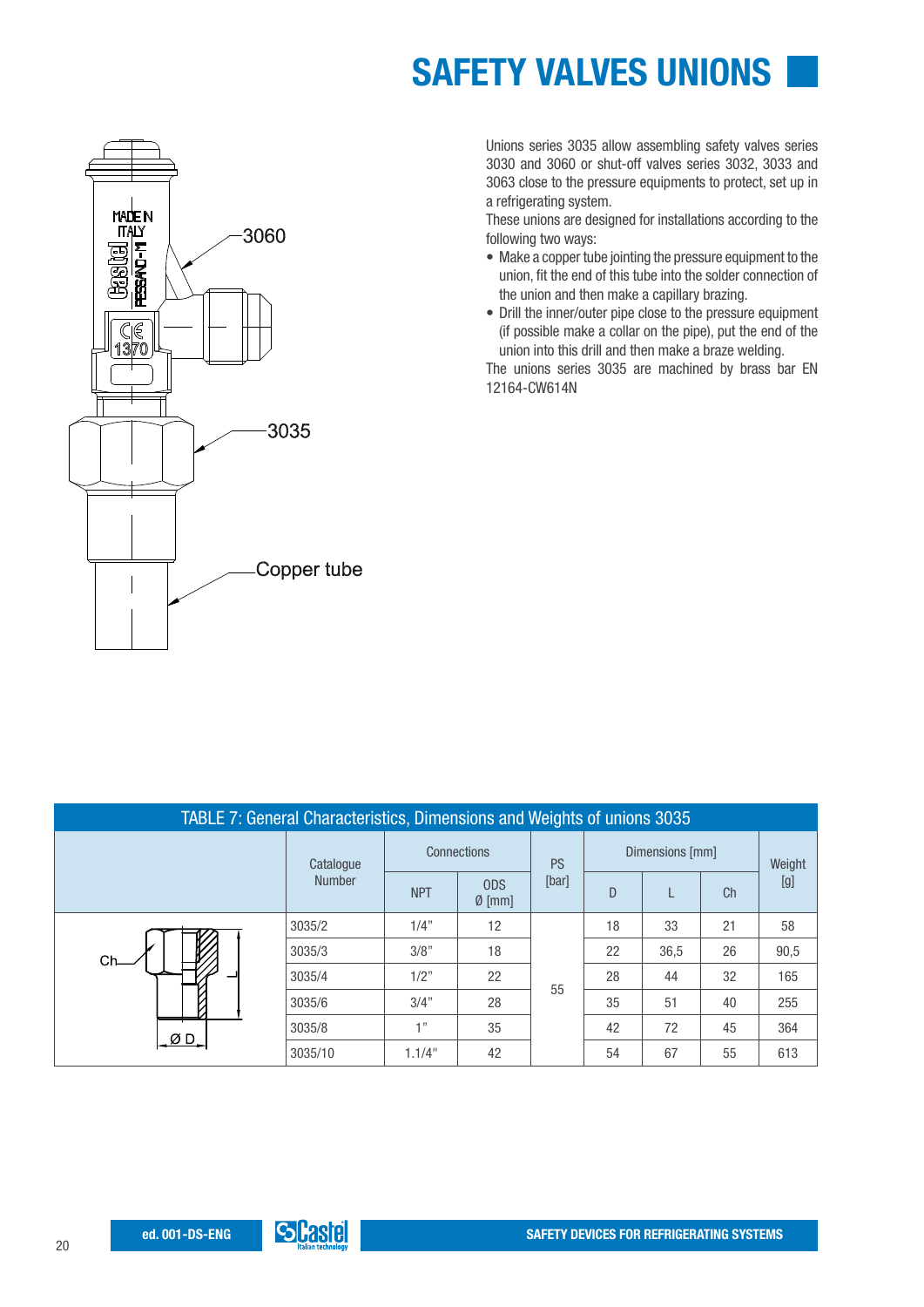### **BURSTING DISC SAFETY DEVICES 3070**



### **GENERAL DESCRIPTION**

Bursting disc safety devices 3070 are safety devices according to the definition given in Article 1, Point 2.1.3, 2<sup>nd</sup> dash of 97/23/EC Directive and are the subject of Article 3, Point 1.4 of aforesaid Directive.

Safety device 3070 is a non-reclosing pressure relief device where the bursting disc is sensitive to a positive differential pressure between upstream and downstream and it is designed to burst at a specified pressure.

Safety devices 3070 are identified by means of:

- a model number formed of an alphanumerical coding that includes:
	- in the first part the family identification (e.g. 3070/44C)
	- in the second part the setting pressure, expressed in bars, multiplied by 10 (e.g. 140)
- a serial number for lot production

### **CONSTRUCTION**

**Bursting disc holder:** it is the body of the device, manufactured in two half parts screwed together, that holds the bursting disc in the proper position. The two half bodies are obtained through bar machining; the lower body houses the inlet connection, while the upper body houses the outlet connection and two service pressure 1/8"NPT.

**Bursting disc:** The discs are designed and tested, according to the requirements of EN ISO 4126-2:2003 Standard, to burst at an established pressure. This pressure is called specified burst pressure, quoted with a coincident temperature and with a performance tolerance. The disc is manufactured with a sheet of material of calibrated width, Nickel, contained in a copper ring case.

### **SCOPE**

**Use:** protection against possible overpressures of the apparatuses listed below, with regard to the operating conditions for which they have been designed:

- Refrigerating system and heat pump components, for instance: condensers, liquid receivers, evaporators, liquid accumulators, positive displacement compressor discharge, heat exchangers, oil separators, piping. (reference: EN 378-2:2008 Standard)
- **Fluids:** the valves can be used with:
- Refrigerant fluids, in the physical state of gas or vapour, belonging to Group 2 according to the definitions of 97/23/EC Directive, Article 9, Point 2.2 (with reference to 67/548/EEC Directive of June 27th, 1967)

### **MARKING**

In conformity with the provisions of Article 15 of 97/23/ EC Directive the following information are reported on the bursting disc holder.

- • Manufacturer's mark
- EC marking and the identification number of the notified body involved in the production control phase
- Valve model
- Flow section
- Indication of flow direction
- Bursting pressure
- • Performance tolerances
- Coincident temperature to bursting pressure
- Production date
- Lot number

### **BURSTING DISC DEVICES SELECTION**

97/23/EC Directive requires that pressure equipment, in which permissible limits are reasonably likely to be exceeded, shall be fitted with suitable protection devices, for instance safety devices such as bursting disc safety devices. Such devices shall prevent pressure from permanently exceeding the max allowable pressure PS of the equipment they protect. In any case, a short pressure peak limited to 10% of admissible maximum pressure is permitted.

The bursting disc safety device 3070 may be used either as sole pressure relief device or in conjunction with a Castel safety valve (types 3030 e 3060). The combination disc plus valve prevents the refrigerant leakage through the safety valve and the total loss of refrigerant after the disc burst. This combination may be also equipped with a proper pressure switch to detect if the valve has discharged.

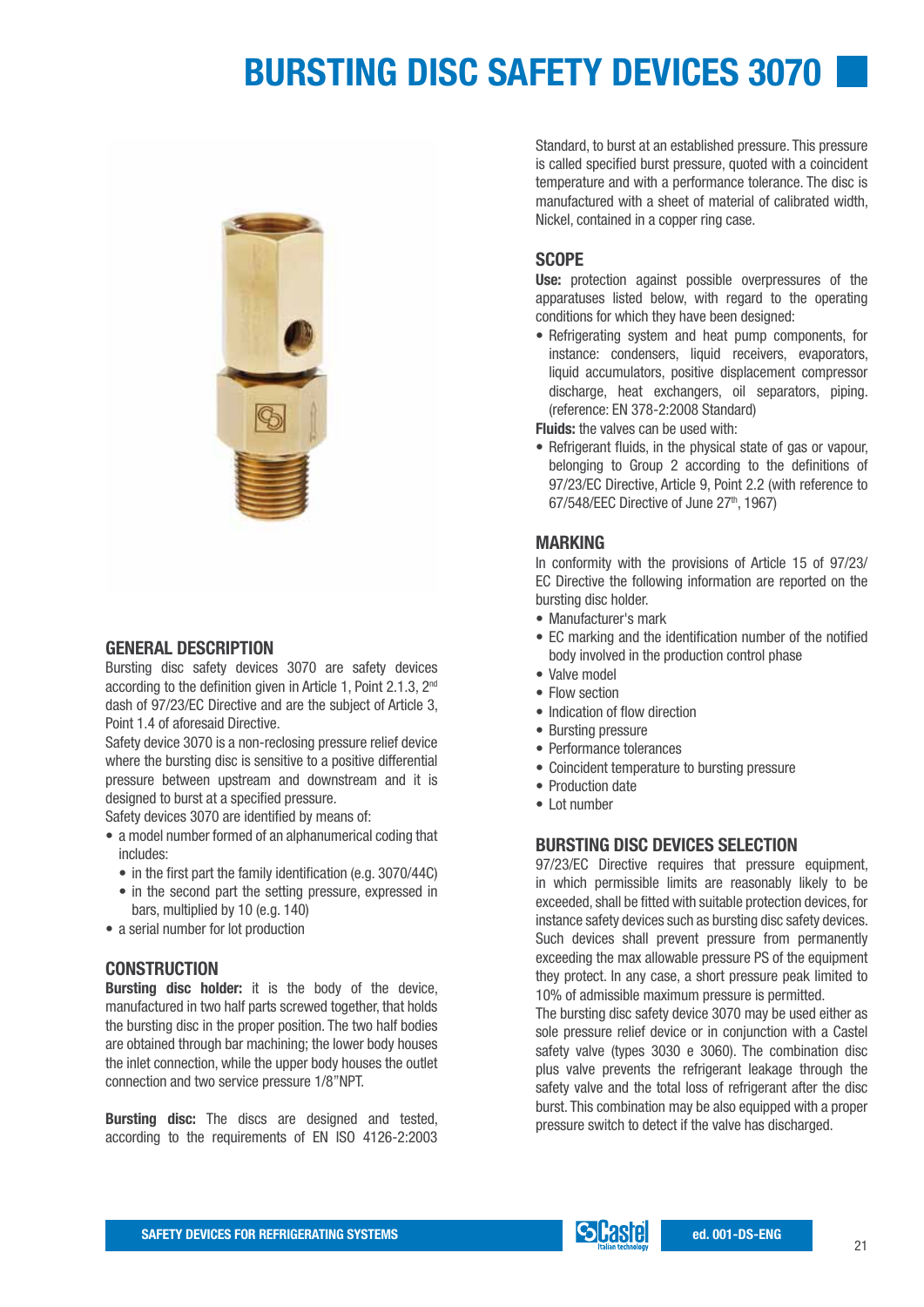The bursting pressure of the safety device 3070 is affected by the operating temperature of fluid contained into the equipment to be protected. The specified bursting pressure Pb, stamped on the body, is the nominal bursting pressure at the coincident temperature of 22 °C: At higher operating temperatures the nominal bursting pressure is reduced while at lower operating temperatures the nominal bursting pressure is increased. Refer to table 1 for temperature adjustment factors of Pb.

As to the selection and sizing of the suitable protection device, users shall refer to the specific product and sector standards.

EN ISO 4126-2: 2003 Standard: "Safety devices for protection against excessive pressure – Part 2: Bursting disc safety devices" , specifies general requirements for design, manufacturing, inspection, testing, certification, marking, packaging of bursting disc safety devices

EN ISO 4126-3: 2006 Standard: "Safety devices for protection against excessive pressure – Part 3: Safety valves and bursting disc safety devices in combination", harmonized with 97/23/EC Directive, specifies general requirements for design, application and marking for a product assembled from the in-series combination of safety valve and bursting disc safety device.

EN ISO 4126-6: 2003 Standard: "Safety devices for protection against excessive pressure – Part 6: Application, selection and installation of bursting disc safety devices" , gives guidance on the application, selection and installation of bursting disc safety devices used to protect pressure equipment from excessive pressure

EN 378-2 : 2008 Standard "Refrigerating systems and heat pumps – safety and environmental requirements – Part 2: Design, construction, testing, marking and documentation", harmonized with 97/23/EC Directive, provides a general outline of the protection devices to be adopted in refrigerating systems and their features (par. 6.2.5). It also indicates the criteria for the selection of the device suitable to the type and sizes of the system component to be protected (par. 6.2.6).

EN 13136:2001/A1:2005 Standard " Refrigerating systems and heat pumps – Pressure relief devices and their associated piping – Methods for calculation" , harmonized with 97/23/EC Directive, highlights the possible causes of overpressure in a system and makes available to users the instruments for pressure relief device sizing, among which the safety valves.

### **SIZING OF BURSTING DISC DEVICES DESIGNED TO DISCHARGE GAS OR VAPOUR AT CRITICAL FLOW (Ref. . EN ISO 4126-6: 2003)**

For the definition of critical flow see the chapter of safety valves series 3030. A bursting disc safety device, which discharges to atmosphere, works in critical flow.

The bursting disc device designed to discharge gas or vapour at critical flow must be sized as follow:

$$
A_c = 3,469 \times \frac{Q_{\text{md}}}{C \times \alpha} \times \sqrt{\frac{V_o}{p_o}}
$$
 [mm<sup>2</sup>]

with:

- $A_c$  = minimum flow area of bursting disc [mm<sup>2</sup>]
- $\dot{Q}_{\text{md}} =$  minimum required discharge capacity of bursting disc [kg/h]
- $\bullet$   $\alpha$  = bursting disc coefficient of discharge
- $p_{o}$  = relieving pressure. [bar abs]
- $v_0$  = specific volume of gas or vapour at relieving conditions  $p_{o}$  e  $T_{o}$ , meaning with  $T_{o}$  fluid temperature at valve inlet, settled by the user or by the designer.  $[m^3/kg]$
- $\bullet$  C = function of isentropic coefficient k. To calculate C and to find the values of k and C for the more useful refrigerants, see the chapter of safety valves series 3030

EN ISO 4126-6:2003 Standard establishes different values for the coefficient of discharge "α" depending on the nozzle entry configuration where the bursting disc is mounted. The following cases are shown in the aforesaid Standard, Par. C.2.2.1:

- In case of an internally protruding branch/nozzle:  $\alpha = 0.68$
- In case of a flush branch/nozzle whose inlet is not of hydrodynamic configuration:  $α = 0.73$
- In case of a branch/nozzle with rounded or chamfered inlets (hydrodynamic configuration):  $\alpha = 0.80$

Calculation of minimum required discharge capacity of bursting disc safety device is closely linked to the type of system where the valve is installed, with the causes that may arouse the opening of safety device, i.e.:

- External heat sources
- • Internal heat sources
- Excessive pressure caused by compressors

For the calculation of minimum required discharge capacity in these three cases see the chapter of safety valves series 3030.

### **SIZING OF COMBINATED SAFETY DEVICES DESIGNED TO DISCHARGE GAS OR VAPOUR AT CRITICAL FLOW (Ref. . EN ISO 4126-3: 2006)**

The **combination** is an installation which comprises a bursting disc safety device installed within five pipe diameters before the inlet of a safety valve. The combination of a specified safety valve with a bursting disc device is characterized by a combination discharge capacity factor " $F_d$ ". According to EN ISO 4126-3: 2006 Standard the coefficient " $F_d$ " is the ratio of the average of coefficients of discharge " $K_d$ " of combination, determined by the combination tests, to the certified coefficient of discharge " $K_d$ " of the sole safety valve.

As a alternative to testing to determine the "K<sub>a</sub>" factor of the combination, the same standard permits the use of a default combination discharge capacity factor of 0,9, value quite lower than the one obtained from testing. Then to size a combination, safety valve /3030 or 3060) with bursting disc safety device (3070), follow the calculation indicated in the chapter of safety valve 3030 , but multiply for 0,9 the certified coefficient of discharge " $K_d$ ".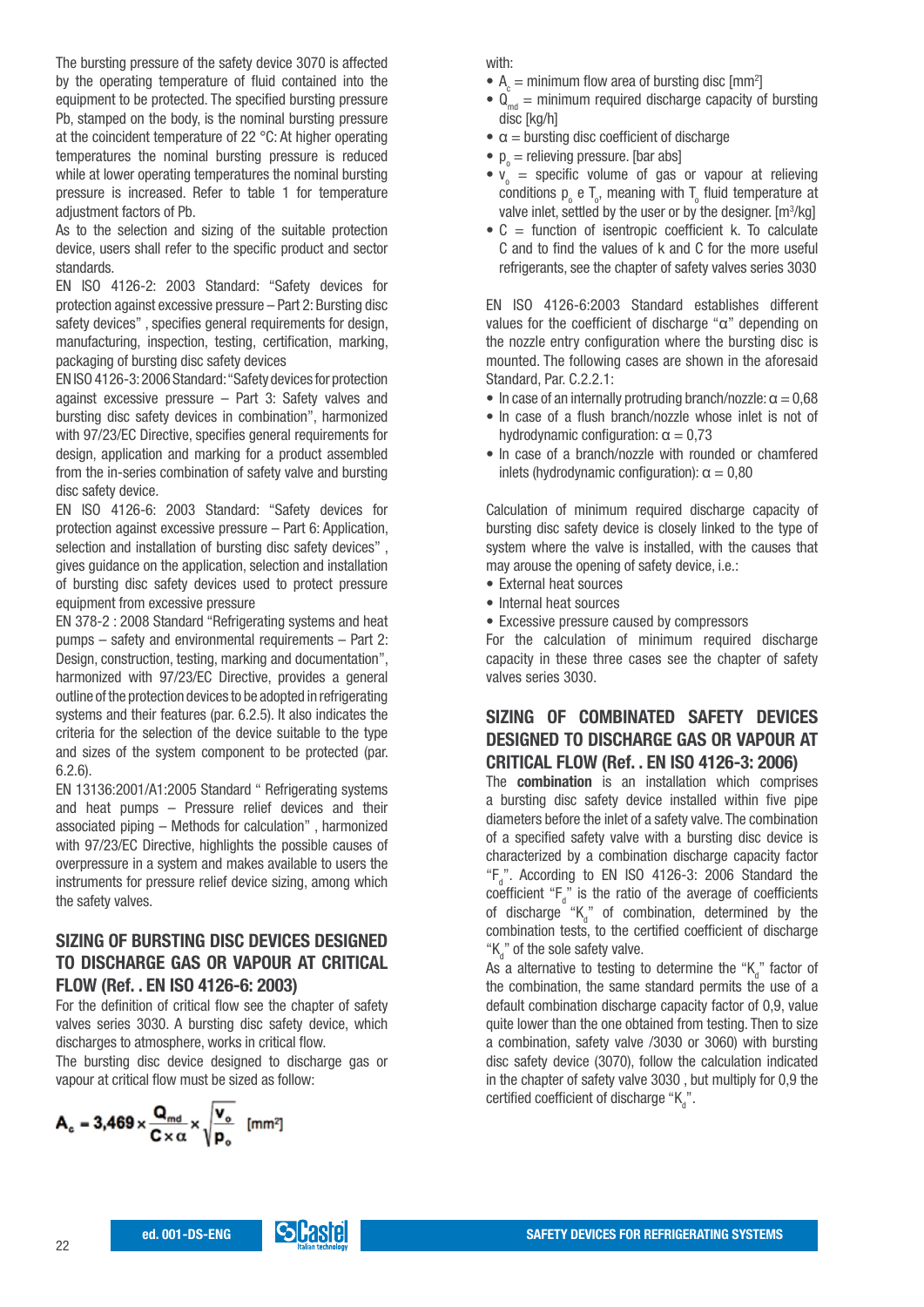### **INSTALLATION OF BURSTING DISC DEVICES AND COMBINATIONS**

**Never expose a 3070 safety device to a negative differential pressure between upstream and downstream (for example equipment internal pressure lower than atmospheric pressure) to avoid possible damage to the disc. For this reason the 3070 safety device must always used coupled with a shut-off device (for example 3033/44 ball valve), so it is possible to exclude the 3070 device every time it is necessary to make vacuum in the equipment to be protected.**

**When the bursting disc discharges it is necessary the replace all the safety device because 3070 devices are a sealed components with not replaceable bursting disc.**

**Max operating pressure of equipment to be protected shall be no more than 75 % of burst pressure of safety device 3070, to avoid disc damages o leakage. If operating pressure exceeds 85 % of burst pressure, safety device 3070 should be replaced immediately.**

As far as the installation of bursting disc safety devices and combination devices is concerned, the fundamental points listed below shall be taken into account:

- • Safety devices shall be installed near an area of the system where vapours or gases are present and there is no fluid turbulence.
- Vessels, joined together with piping rightly selected by the manufacturer and without any stop valve between them, may be considered as only one vessel for the installation of a safety device.
- The union between the combination and the equipment to be protected shall be as short as possible. Furthermore, its passage section shall not be narrower than the valve inlet section. In any case, EN 13136:2001/A1:2005 Standard states that the pressure loss between protected vessel and combination, at discharge capacity, shall not exceed 3% of the setting value, including any accessory mounted on the upstream line.
- In selecting the safety device location, it shall be taken into account that its operation involves the discharge of the refrigerant fluid under pressure, sometimes even at high temperature. Where the risk exists to cause direct injuries to the persons nearby, an exhaust conveying piping shall be provided, which shall be sized in such a way as not to compromise device operation. EN 13136:2001/A1:2005 Standard states that this piping shall not generate, at discharge capacity, a back pressure exceeding 10% of pressure po , for standard type valves, unbalanced.

To calculate the pressure loss either in the upstream line (between vessel and safety valve) or in the downstream line (between safety valve and atmosphere) refer to EN 13136:2001/A1:2005 Standard, Chapter 7.4.

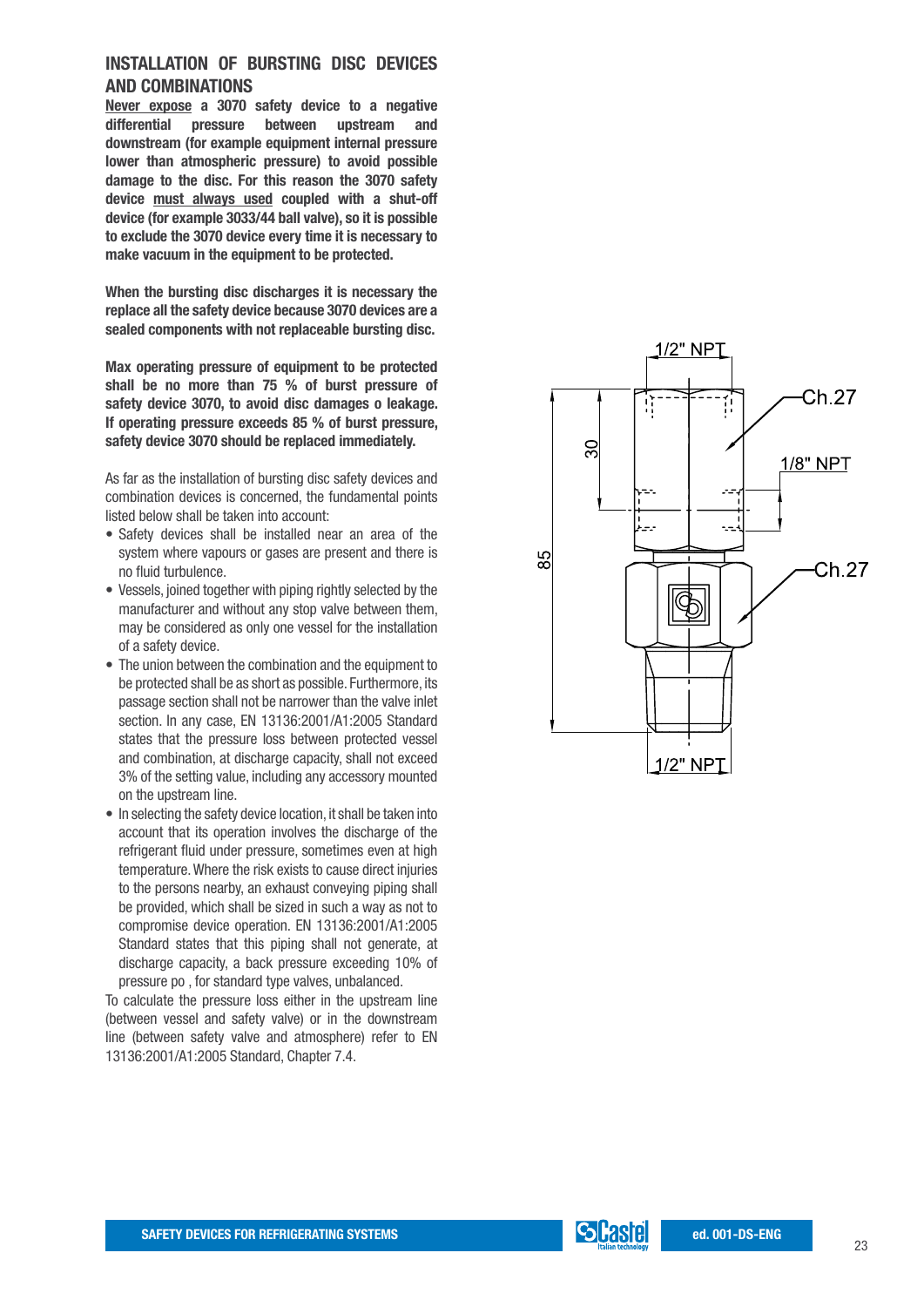|                                                | TABLE 1: General Characteristics of rupture discs 3070 |                           |      |  |  |  |
|------------------------------------------------|--------------------------------------------------------|---------------------------|------|--|--|--|
| <b>Catalogue Number</b>                        |                                                        | 3070/44                   |      |  |  |  |
|                                                | Inlet male                                             | $1/2$ " NPT               |      |  |  |  |
| Connections                                    | Outlet female                                          | $1/2$ " NPT               |      |  |  |  |
|                                                | Service                                                | 2 x 1/8" NPT              |      |  |  |  |
| Inlet connection wrench torque (min/max) [Nm]  |                                                        | 21/30                     |      |  |  |  |
| Flow Diameter [mm]                             |                                                        | 12                        |      |  |  |  |
| Flow Section [mm2]                             |                                                        | 113                       |      |  |  |  |
| TS [°C]                                        |                                                        | $-50 / + 150$             |      |  |  |  |
|                                                |                                                        | 14                        |      |  |  |  |
|                                                |                                                        | 16                        |      |  |  |  |
|                                                |                                                        | 21                        |      |  |  |  |
| <b>Bursting Pressure Pb [bar]</b>              |                                                        | 24                        |      |  |  |  |
|                                                |                                                        | 24,8                      |      |  |  |  |
|                                                |                                                        | 27,5                      |      |  |  |  |
|                                                |                                                        | 28                        |      |  |  |  |
|                                                | from 14 up to bar                                      | $+/- 15 \%$               |      |  |  |  |
| Pb tolerance                                   | from 24 up to 28 bar                                   | $+/- 10%$                 |      |  |  |  |
| Coincident temperature Ta [°C]                 |                                                        | 22                        |      |  |  |  |
|                                                |                                                        | $-50 °C$                  | 1,13 |  |  |  |
|                                                |                                                        | $-35 °C$                  | 1,12 |  |  |  |
|                                                |                                                        | $-25 °C$                  | 1,10 |  |  |  |
|                                                |                                                        | $-10 °C$                  | 1,03 |  |  |  |
|                                                |                                                        | -0 $^{\circ}{\rm C}$      | 1,03 |  |  |  |
| Correction factor of Pb<br>for Ta $\neq$ 22 °C |                                                        | $22^{\circ}$ C            | 1,00 |  |  |  |
|                                                |                                                        | $40^{\circ}$              | 0,99 |  |  |  |
|                                                |                                                        | $60\ ^{\circ}\textrm{C}$  | 0,97 |  |  |  |
|                                                |                                                        | $80~^\circ\mathrm{C}$     | 0,95 |  |  |  |
|                                                |                                                        | 100 °C                    | 0,94 |  |  |  |
|                                                |                                                        | $150\ ^{\circ}\textrm{C}$ | 0,93 |  |  |  |
| Max operating pressure                         |                                                        | 75 % Pb                   |      |  |  |  |
| Risk Category according to PED                 |                                                        | ${\sf IV}$                |      |  |  |  |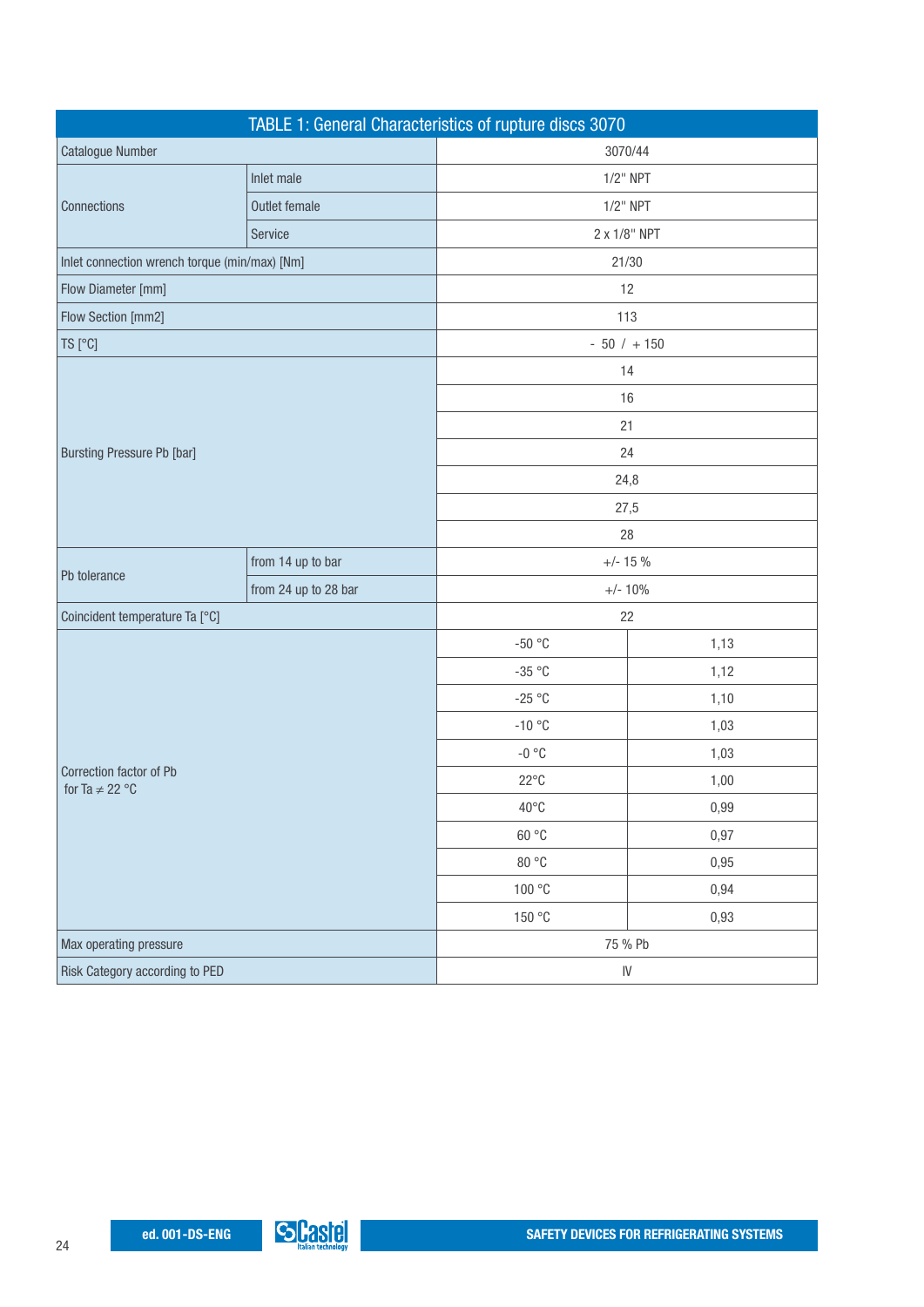### **FUSIBLE PLUGS**

### **SCOPE**

**Use:** the fusible plugs are basically used to protect the components in a refrigerating system or heat pump against possible overpressures, with regard to the operating conditions for which they have been designed, in case of an excessive external heat source, such as fire (point 6.2.6.6 of EN 378-2:2008)

**Fluids:** the fusible plugs can be used with refrigerant fluids belonging to Group 2 according to the definitions of 97/23/ EC Directive, Article 9, Point 2.2 (with reference to 67/548/ EEC Directive of June 27th, 1967).

### **MARKING**

In conformity with the provisions of Article 15 of 97/23/EC Directive and of Point 7.3.3 of EN 378-2:2008 Standard the following data are reported on the hexagonal nut:

- EC marking
- Manufacturer's logo
- Max allowable pressure PS
- Melting point

### **INSTALLATION**

If a fusible plug is mounted on a pressure vessel or any other part which it protect **it shall be placed in a section where superheated refrigerant would not affect its correct function.** Fusible plug shall not be covered by thermal insulation. Discharge from fusible plugs shall take place so that persons and property are not endangered by the released refrigerant. (point. 6.2.6.6 of EN 378-2:2008)

EN 378-2:2008 Standard, harmonized with the 97/23/EC Directive, establishes that a fusible plug shall not be used as pressure relief device on vessels containing refrigerants proper to A2 , B1 , B2 , A3 e B3 groups. The same Standard establishes that a fusible plug shall not be used as the sole pressure relief device between a refrigerant containing component and the atmosphere for systems with a refrigerant charge larger than 2,5 kg of group A1 refrigerant (ex. R22 ; R134a ; R404A ; R407C ; R410A ; R507).

### **FUSIBLE PLUG SELECTION**

97/23/EC Directive requires that pressure equipment, in which permissible limits are reasonably likely to be exceeded, shall be fitted with suitable protection devices, for instance safety devices such as fusible plugs. Such devices shall prevent pressure from permanently exceeding the max allowable pressure PS of the equipment they protect. In any case, a short pressure peak limited to 10% of admissible maximum pressure is permitted.

As to the selection and sizing of the suitable protection device, users shall refer to the specific sector or product standards.

EN 378-2:2008 Standard "Refrigerating systems and heat pumps – safety and environmental requirements – Part 2: Design, construction, testing, marking and documentation"



### **GENERAL DESCRIPTION**

Fusible plugs series 3080/.C and 3082/.C are safety devices according to the definition given in Article 1, Point 2.1.3, 2<sup>nd</sup> dash of 97/23/EC Directive and are the subject of Article 3, Point 1.4 of aforesaid Directive.

According to the definition given in Point 3.6.4 of EN 378- 1:2008 Standard, fusible plug is a device containing material that melts at a predetermined temperature and thereby relieving the pressure.

Castel has resolved to classify fusible plugs series 3080/.C and 3082/.C in the Category of Risk I therefore fixing their use, as protection devices, on specific pressure equipments, proper to the same Category of Risk I , in compliance with Annex II, Point 2, of 97/23/EC Directive.

In consequence of this choice, fusible plugs series 3080/.C and 3082/.C **cannot be used**, as sole protection devices, on pressure equipments proper to Categories of Risk higher than first.

### **CONSTRUCTION**

The body of the fusible plug is an NPT plug drilled with a taper hole. A predetermined quantity of fusible alloy, with checked melting point, is poured inside this hole.

The parts of the fusible plugs are made with the following materials:

- Brass EN 12164 CW 614N, hot tinned, for the plug
- Eutectic alloy with several components, cadmium free, for the fusible material

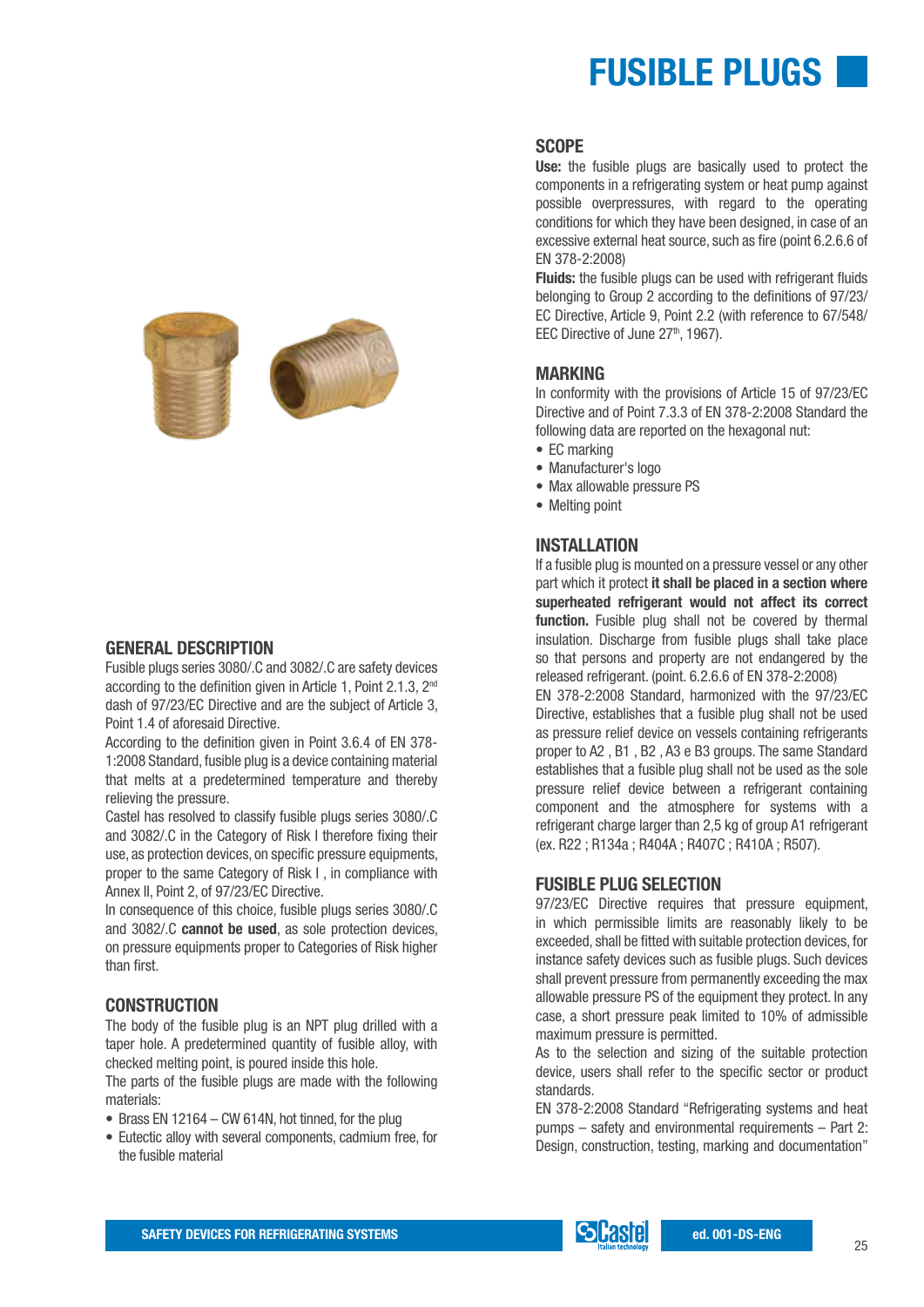provides a general outline of the protection devices to be adopted in refrigerating systems and their features (par. 6.2.5). It also indicates the criteria for the selection of the device suitable to the type and sizes of the system component to be protected (par. 6.2.6).

EN 13136:2001/A1:2005 Standard " Refrigerating systems and heat pumps – Pressure relief devices and their associated piping – Methods for calculation", harmonized with 97/23/EC Directive, highlights the possible causes of overpressure in a system and makes available to users the instruments for pressure relief device sizing, among which the fusible plugs.

### **SIZING OF FUSIBLE PLUGS (Ref. EN 13136:2001/ A1:2005)**

As the fusible plugs discharge to atmosphere, they always work in critical flow (to know the definition of critical flow, see the chapter of safety valves series 3030). The fusible plugs must be sized as follow:

 $\overline{ }$ 

$$
\mathbf{A}_{\rm e} = 3,469 \times \frac{\mathbf{Q}_{\rm md}}{\mathbf{C} \times \mathbf{K}_{\rm dr}} \times \sqrt{\frac{\mathbf{V}_{\rm e}}{\mathbf{p}_{\rm e}}} \qquad \text{[mm}^2\text{]}
$$

with:

- $A_c$  = minimum flow area of fusible plug [mm<sup>2</sup>]
- $\bullet$   $\ddot{Q}_{\text{rad}}$  = minimum required discharge capacity, of refrigerant, of fusible plug [kg/h]
- $K_{dr}$  =derated coefficient of discharge of fusible plug, equal to 0,9 x Kd
- $p_{o}$  = pressure upstream the fusible plug, inside the equipment to be protected [bar abs]
- $v_0$  = specific volume of gas or vapour at relieving conditions  $p_{o}$  e T<sub>o</sub>, [m<sup>3</sup>/kg] (T<sub>o</sub> is the fluid temperature at plug inlet, settled by the user or by the designer)

•  $C =$  function of isentropic coefficient k (as measured at 25 °C, see Section 7.2.3, EN 13136:2001/A1:2005) calculated from:

$$
C = 3{,}948 \times \sqrt{k \times \left| \frac{2}{k+1} \right|^{\frac{(k+1)}{(k-1)}}}
$$

To find the values of k and C for the more useful refrigerants, see the chapter of safety valves series 3030. Calculation of minimum required discharge capacity of fusible plug is closely linked to the main cause that may arouse the opening of fusible plug, which is the external heat source.

The minimum required discharge capacity shall be determined by the following:

$$
Q_{\text{md}} = \frac{3600 \times \varphi \times A_{\text{surf}}}{h_{\text{max}}} \quad [\text{kg/h}]
$$

with:

- $\bullet$   $\sigma$  = density of heat flow rate, it's assumed to be 10 [kW/m2 ]
- $A_{\text{surf}}$  = external surface area of the vessel [m<sup>2</sup>]
- $h_{vap}$  = heat of vaporization of liquid at  $p_{o}$  [kJ/kg]

EN 13136:2001/A1:2005 also establishes that the following values for Kdr shall be the maximum used depending on how the pipe between the vessel and the fusible plug is mounted on the vessel:

- flush or flared connection:  $K_d = 0.70$
- flush or flared connection:  $K_{dr} = 0.55$

| TABLE 8: General Characteristics, Dimensions and Weights of fusible plugs 3080 and 3082 |                            |                                |                                 |                                                 |      |                                 |                                                  |                    |                    |                                            |               |                                                |
|-----------------------------------------------------------------------------------------|----------------------------|--------------------------------|---------------------------------|-------------------------------------------------|------|---------------------------------|--------------------------------------------------|--------------------|--------------------|--------------------------------------------|---------------|------------------------------------------------|
|                                                                                         | Catalogue<br><b>Number</b> | <b>NPT</b><br>Connec-<br>tions | <b>Flow</b><br>Diameter<br>[mm] | <b>Flow</b><br><b>Section</b><br>$\text{[mm}^2$ | Kd   | <b>Melting</b><br>Point<br>[°C] | <b>Maximum</b><br>working<br>temperature<br>[°C] | PS<br>[bar]<br>(1) | Hexago-<br>nal Key | Wrench<br><b>Torque</b><br>min/max<br>[Nm] | Weight<br>[g] | <b>Risk</b><br>Category<br>according<br>to PED |
| q                                                                                       | 3080/1C                    | 1/8"                           | 4,9                             | 18,8                                            | 0.91 |                                 | 68                                               | 42                 | 12                 | 7/10                                       | 11            | 23<br>39<br>76<br>11<br>23<br>39<br>76         |
|                                                                                         | 3080/2C                    | 1/4"                           | 5,7                             | 25,5                                            |      | 79                              |                                                  |                    | 17                 | 10/15                                      |               |                                                |
|                                                                                         | 3080/3C                    | 3/8"                           | 8,5                             | 56,7                                            |      |                                 |                                                  |                    |                    | 14/20                                      |               |                                                |
|                                                                                         | 3080/4C                    | 1/2"                           | 9,3                             | 67,9                                            |      |                                 |                                                  |                    | 22                 | 21/30                                      |               |                                                |
|                                                                                         | 3082/1C                    | 1/8"                           | 4,9                             | 18,8                                            |      | 138                             | 127                                              | 30                 | 12                 | 7/10                                       |               |                                                |
|                                                                                         | 3082/2C                    | 1/4"                           | 5,7                             | 25,5                                            |      |                                 |                                                  |                    | 17                 | 10/15                                      |               |                                                |
|                                                                                         | 3082/3C                    | 3/8"                           | 8,5                             | 56,7                                            |      |                                 |                                                  |                    |                    | 14/20                                      |               |                                                |
|                                                                                         | 3082/4C                    | 1/2"                           | 9,3                             | 67,9                                            |      |                                 |                                                  |                    | 22                 | 21/30                                      |               |                                                |

(1) : at maximum working temperature